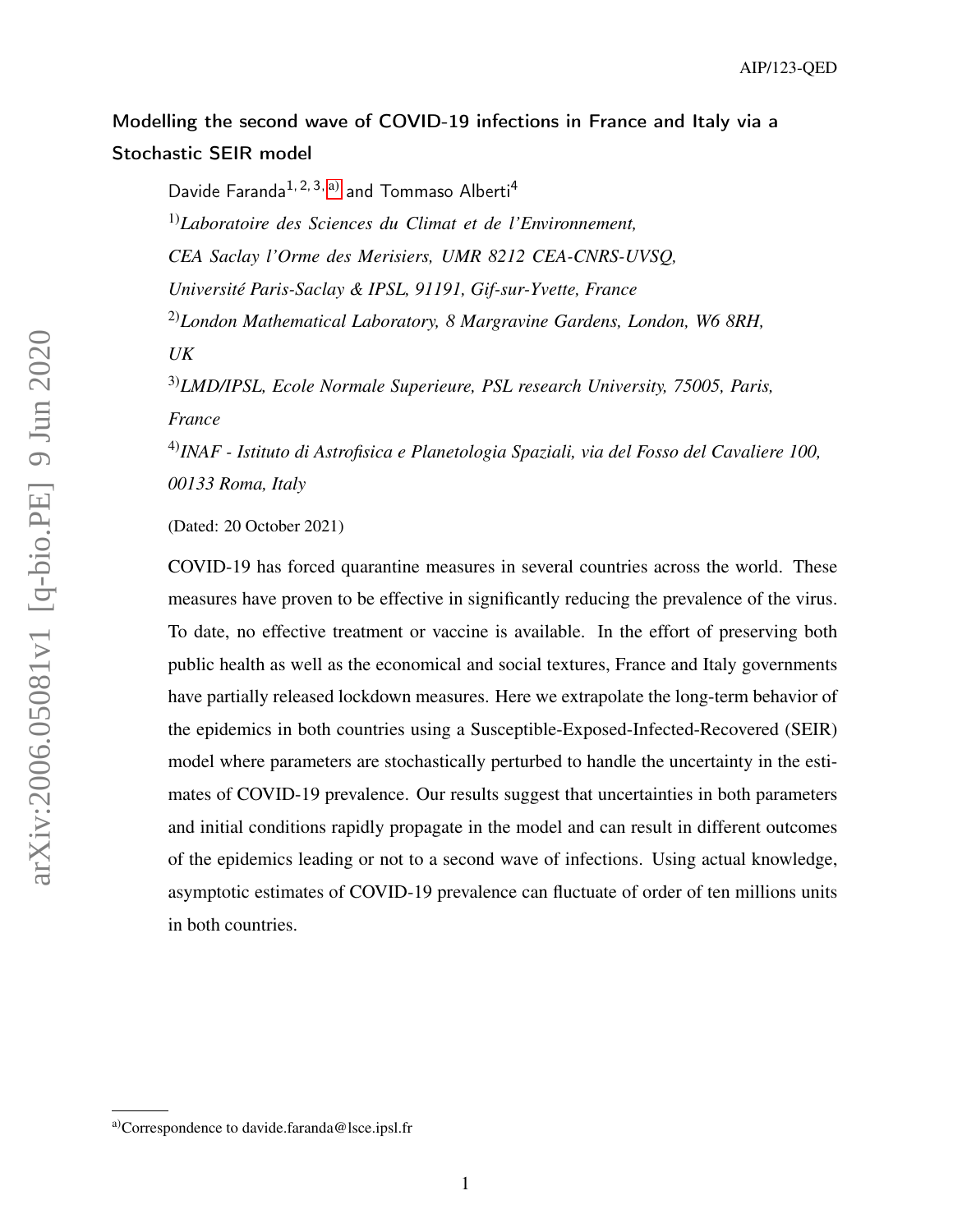# I. LEAD PARAGRAPH

COVID-19 pandemic poses serious threats to public health as well as economic and social stability of many countries. A real time extrapolation of the evolution of COVID-19 epidemics is challenging both for the nonlinearities undermining the dynamics and the ignorance of the initial conditions, i.e., the number of actual infected individuals. Here we focus on France and Italy, which have partially released initial lockdown measures. The goal is to explore sensitivity of COVID-19 epidemic evolution to the release of lockdown measures using dynamical (Susceptible-Exposed-Infected-Recovered) stochastic models. We show that the large uncertainties arising from both poor data quality and inadequate estimations of model parameters (incubation, infection and recovery rates) propagate to long term extrapolations of infections counts. Nonetheless, distinct scenarios can be clearly identified, showing either a second wave or a quasi-linear increase of total infections.

#### II. INTRODUCTION

SARS-CoV-2 is a zoonotic virus of the coronavirus family<sup>[1](#page-14-0)</sup> emerged in Wuhan (China) at the end of [2](#page-14-1)019<sup>2</sup> and rapidly propagated across the world until it has been declared a pandemic by the World Health Organization on March 11, 2020<sup>[3](#page-14-2)</sup>. SARS-CoV-2 virus provokes an infectious disease known as COVID-19 that has an incredibly large spectrum of symptoms or none depending on the age, health status and the immune defenses of each individuals<sup>[4](#page-14-3)</sup>. SARS-CoV-2 causes potentially life-threatening form of pneumonia and/or cardiac injuries in a non-negligible patients fraction<sup>[5,](#page-14-4)[6](#page-14-5)</sup>.

To date, no treatment of vaccine is available for  $\text{COVID-19}^7$  $\text{COVID-19}^7$ . Efforts to contain the virus and to not overwhelm intensive care facilities are based on quarantine measures which have proven very effective in several countries $8-10$  $8-10$ . Despite this, lockdown measures entail enormous economical, social and psychological costs. Recent estimates of the International Monetary Fund recently announced a global recession that will drag global GDP lower by 3% in 2020, although contin-uously developing and changing as well as significantly depending country-by-country<sup>[11](#page-15-1)</sup>. More than 20 million people have lost their job in United States<sup>[12](#page-15-2)</sup> and a large percentage of Italians have developed psychological disturbances such as insomnia or anxiety due to the strict lockdown measures<sup>[13](#page-15-3)</sup>. Those measures have been taken on the basis of epidemics models, which are fitted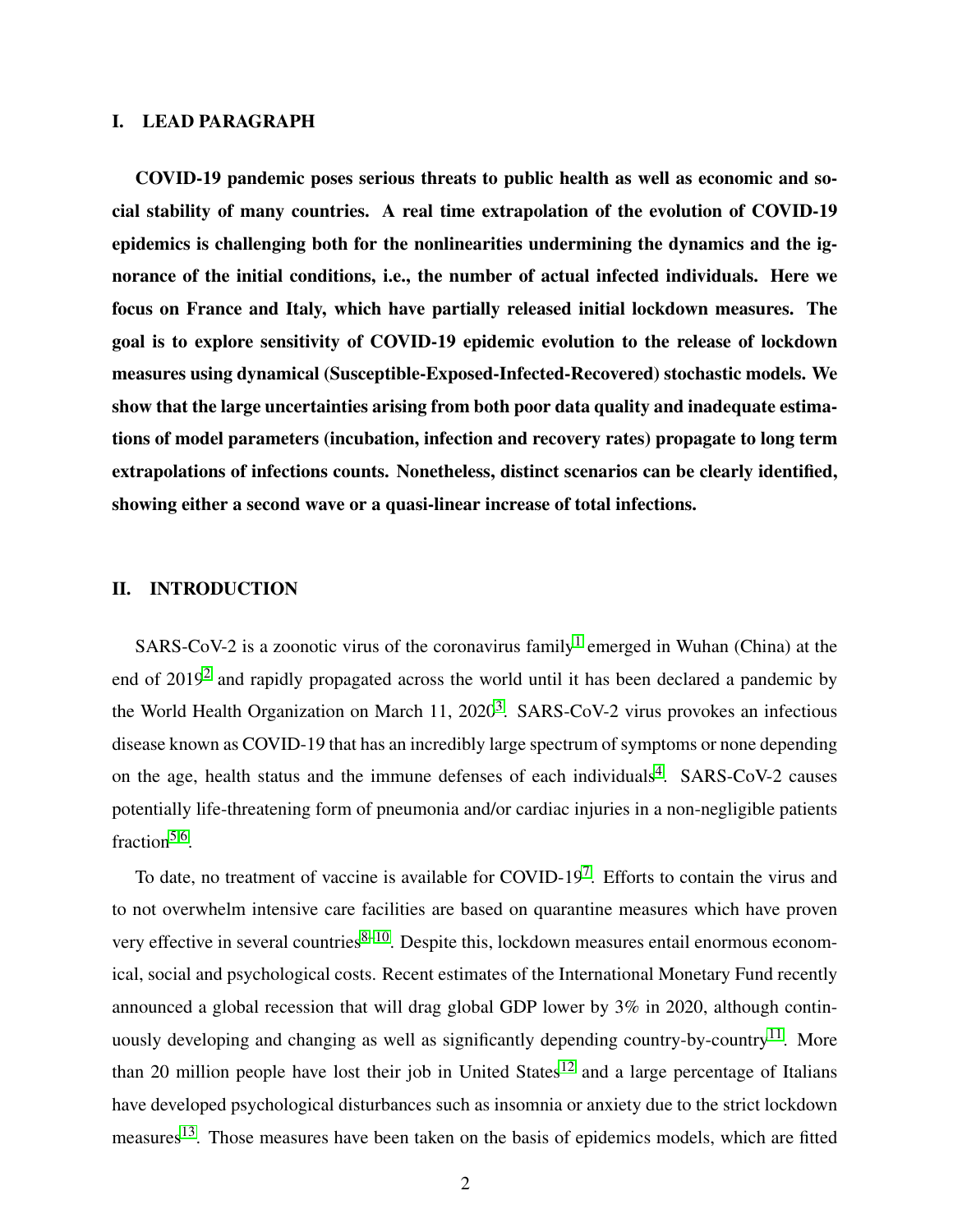on the available data<sup>[14](#page-15-4)</sup>. In Italy, initial lockdown measures started on February 23rd for 11 municipalities in both Lombardia and Veneto which were identified as the two main Italian clusters. After the initial spread of the epidemics into different regions all Italian territory was placed into a quarantine on March 9th, with total lockdown measures including all commercial activities (apart supermarkets and pharmacies), non-essential businesses and industries, and severe restrictions to transports and movements of people at regional, national, and extra-national levels<sup>[15](#page-15-5)</sup>. People were asked to stay at home or near for sporting activities and dog hygiene (within 200 m from home), to reduce as much as possible their movements (only for food shopping and care reasons), and smart-working was especially encouraged in both public and private administrations and companies. At the early stages of epidemics intensive cares were almost saturated with a peak of 4000 people on April 3rd and a peak of hospitalisations of 30000 on April 4th, significantly reducing after these dates, reaching 1500 and 17000, respectively, at the beginning of phase 2 on May 4th, and 750 and 1000 on May 18th when lockdown measures on commercial activities were relaxed. These numbers, continuously declining during the next days and weeks, confirmed the benefit of lockdown measures<sup>[16](#page-15-6)</sup>.

Alarmed by the exponential growth of new infections and the saturation of the intensive care beds, also France introduced strict lockdown measures on March  $17th^{17}$  $17th^{17}$ . The French government restricted travels to food shopping, care and work when teleworking was not possible, outings near home for individual sporting activity and/or dog hygiene, and it imposed the closure of the Schengen area borders as well as the postponement of the second round of municipal elections. The number of patients in intensive care, like the number of hospitalisations overall peaked in early April and then started to decline, showing the benefits of lockdown measures. On Monday, May 11th, France began a gradual easing of COVID-19 lockdown measures<sup>[18](#page-15-8)</sup>. Trips of up to 100 kilometres from home are allowed without justification, as will gatherings of up to 10 people. Longer trips will still be allowed only for work or for compelling family reasons, as justified by a signed form. Guiding the government's plans for easing the lockdown is the division of the country into two zones, green and red, based on health indicators. Paris region (Ile de France), with about 12 milions inhabitants is flagged, to date, as an orange zone.

In both countries, the release of lockdown measures has been authorised by authorities after consulting scientific committees which were monitoring the behavior of the curve of infections using COVID-19 data. Those data are provided daily, following a request of the WHO. To date, the WHO guidelines require countries to report, at each day *t*, the total number of infected patients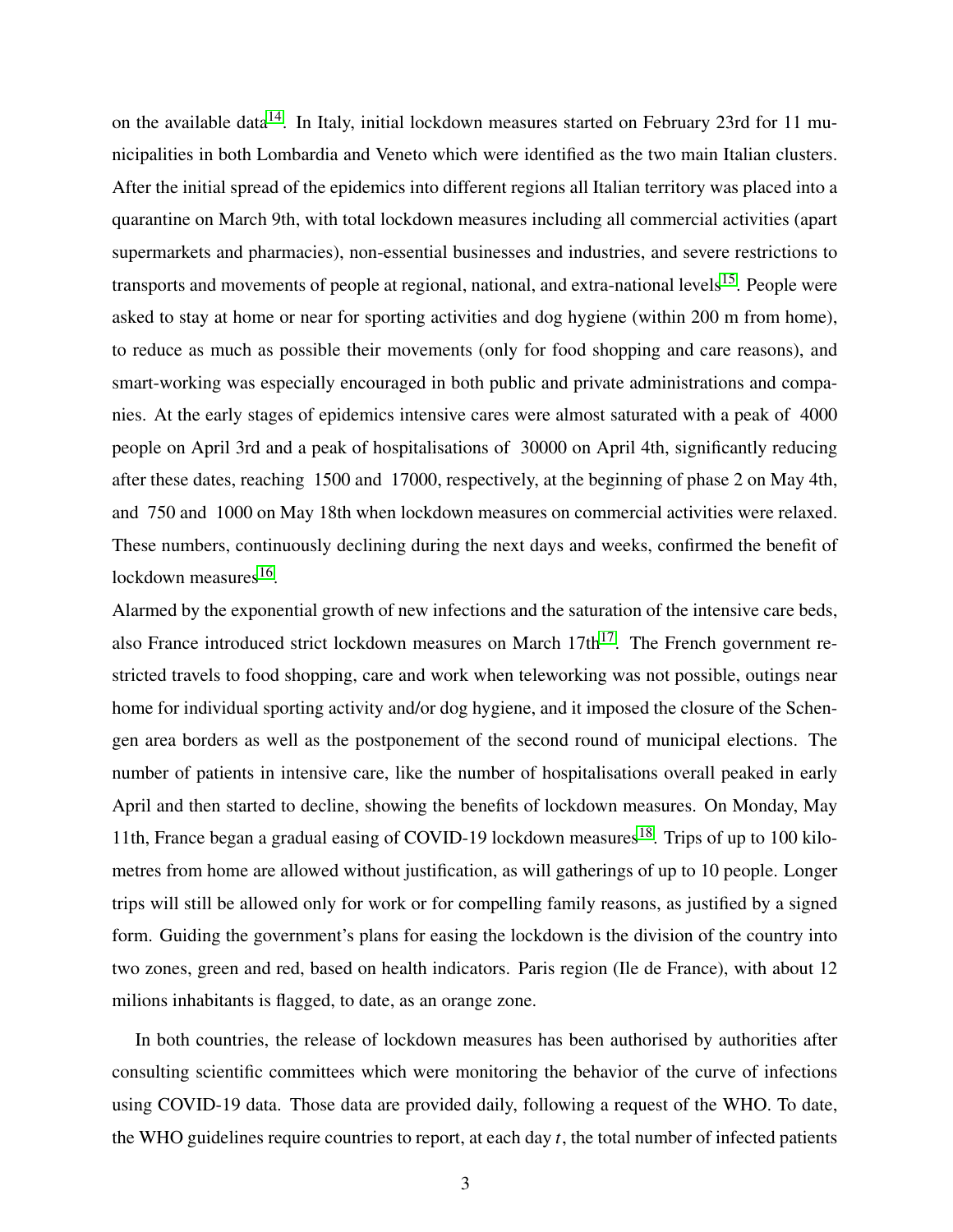$I(t)$  as well as the number of deaths  $D(t)$ . Large uncertainties have been documented in the count of  $I(t)$ <sup>[19](#page-15-9)</sup>. Whereas in the early stage of the epidemic several countries tested asymptomatic individuals to track back the infection chain, recent policies to estimate  $I(t)$  have changed. Most of the western countries have previously tested only patients displaying severe SARS-CoV-2 symptoms[20](#page-16-0). In an effort of tracking all the chain of infections, Italy and France are now testing all individuals displaying COVID-19 symptoms and those who had strict contacts with infected indi-viduals. The importance of tracking asymptomatic patients has been proven in a recent study<sup>[21](#page-16-1)</sup>. The authors have estimated that an enormous part of total infections were undocumented (80% to 90%) and that those undetected infections were the source for 79% of documented cases in China. Tracking strategies have proven effective in supporting actions to reduce the rate of new infections, without the need of lockdown measures, as in South Korea<sup>[22](#page-16-2)</sup>.

The goal of this paper is to explore possible future epidemics scenarios of the long term behav-ior of the COVID-19 epidemic<sup>[23](#page-16-3)</sup> but taking into account the role of uncertainties in both the parameters value and the infection counts to investigate different outcomes of the epidemics leading or not to a second wave of infections. To this purpose we use a stochastic Susceptible-Exposed-Infected-Recovered (SEIR) model<sup>[24](#page-16-4)</sup> which consist in a set of ordinary differential equations where control parameters are time-dependent modelled via a stochastic process. This allows to mimic the dependence on control parameters on some additional/external factors as super-spreaders<sup>[25](#page-16-5)</sup> and the enforcing/relaxing of confinement measures<sup>[24](#page-16-4)</sup>. As for the classical SEIR models<sup>[26](#page-16-6)</sup> the population is divided into four compartmental groups, i.e., Susceptible, Exposed, Infected, and Recovered individuals. The stochastic SEIR model shows that long-term extrapolation is sensitive to both the initial conditions and the value of control parameters<sup>[24](#page-16-4)</sup>, with asymptotic estimates fluctuating on the order of ten millions units in both countries, leading or not a second wave of infections. This sensitivity arising from both poor data quality and inadequate estimations of model parameters has been also recently investigated by means of a statistical model based on a generalized logistic distribution<sup>[27](#page-16-7)</sup>. The paper is organised as follows: in Section [III](#page-4-0) we discuss the various sources of data for COVID-19 and their shortcomings, and then we discuss in detail the SEIR model and its statistical modelling. In Section [IV](#page-6-0) we discuss the results focusing on the statistical sensitivity of the modelling, and apply it to data from France and Italy. We finish, in Section [V,](#page-9-0) with some remarks and point out some limitiations of our study.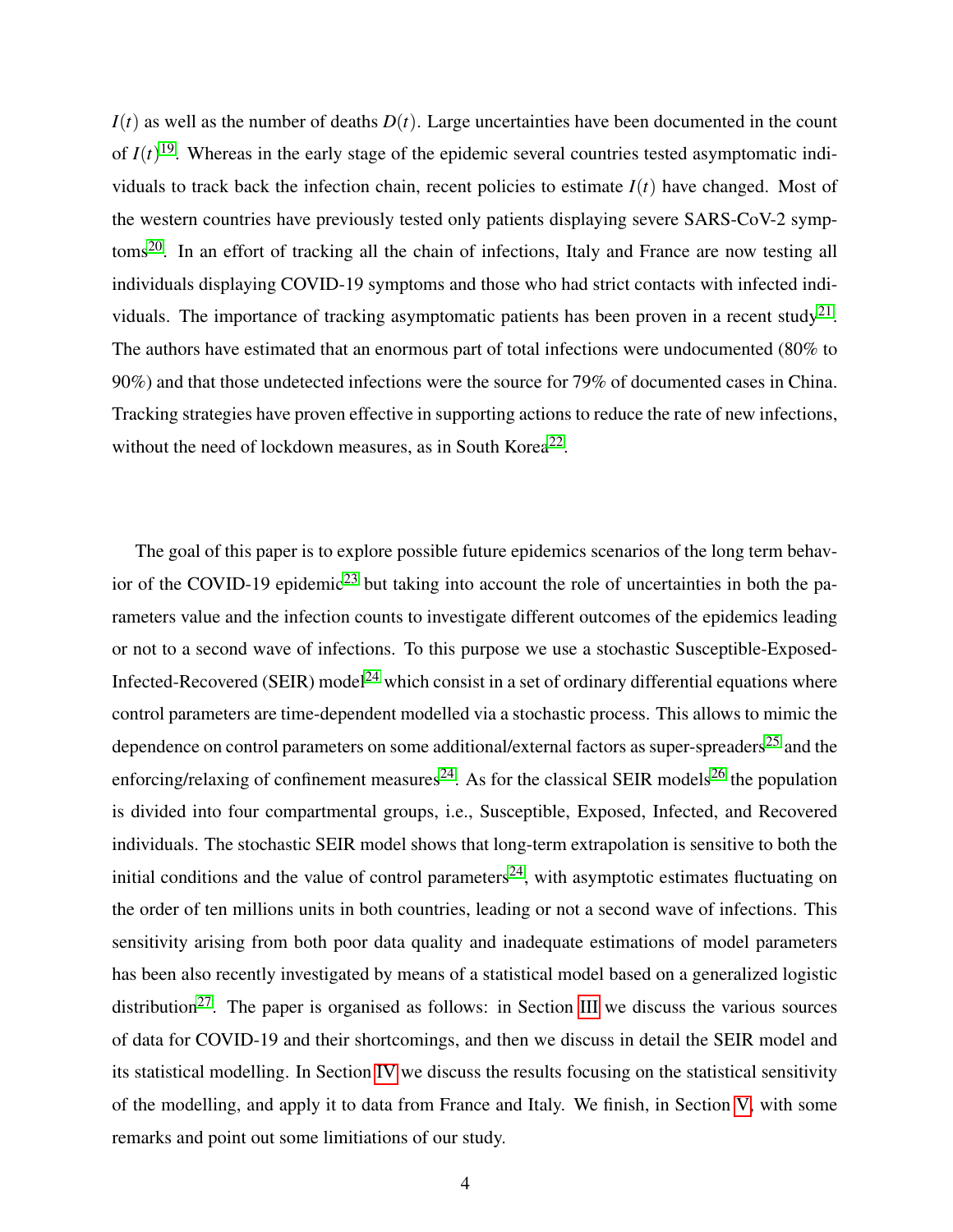#### <span id="page-4-0"></span>III. DATA AND MODELLING

#### A. Data

This paper relies on data stored into the Visual Dashboard repository of the Johns Hopkins University Center for Systems Science and Engineering (JHU CSSE) supported by ESRI Living Atlas Team and the Johns Hopkins University Applied Physics Lab (JHU APL). Data can be freely accessed and downloaded at <https://systems.jhu.edu/research/public-health/ncov/>, and refers to the confirmed cases by means of a laboratory test<sup>[3](#page-14-2)</sup>. Nevertheless there are some inconsistencies between countries due to different protocols in testing patients (suspected symp-toms, tracing-back procedures, wide range tests)<sup>[28,](#page-16-8)[29](#page-16-9)</sup>, as well as, to local management of health infrastructures and institutions. As an example due to the regional-level system of Italian healthcare data are collected at a regional level and then reported to the National level via the Protezione Civile transferring them to WHO. These processes could be affected by some inconsistencies and delays<sup>[30](#page-16-10)</sup>, especially during the most critical phase of the epidemic diffusion that could introduce errors and biases into the daily data. These incongruities mostly affected the period between February 23rd and March 10th, particularly regarding the counts of deaths due to a protocol change from the Italian Ministry of Health<sup>[31](#page-16-11)</sup>. A similar situation occurs in France where the initial testing strat-egy was based only on detecting those individuals experiencing severe COVID19 symptoms<sup>[32](#page-16-12)</sup>. In the post lockdown phase, France has extended its testing capacity to asymptomatic individuals who have been in contact with infected patients $^{33}$  $^{33}$  $^{33}$ .

## B. A Stochastic epidemiological Susceptible-Exposed-Infected-Recovered model

One of the most used epidemiological models is the so-called Susceptible-Exposed-Infected-Recovered (SEIR) model belonging to the class of compartmental models<sup>[26](#page-16-6)</sup>. It assumes that the total population *N* can be divided into four classes of individuals that are susceptible *S*, exposed *E*, infected *I*, and recovered or dead *R* (assumed to be not susceptible to reinfection). The model is based on the following assumptions:

- 1. the total population does not vary in time, e.g.,  $dN/dt = dS/dt + dE/dt + dI/dt + dR/dt$ 0,  $\forall t > 0$ ;
- 2. susceptible individuals become infected that then can only recover or die, e.g.,  $S \rightarrow I \rightarrow R$ ;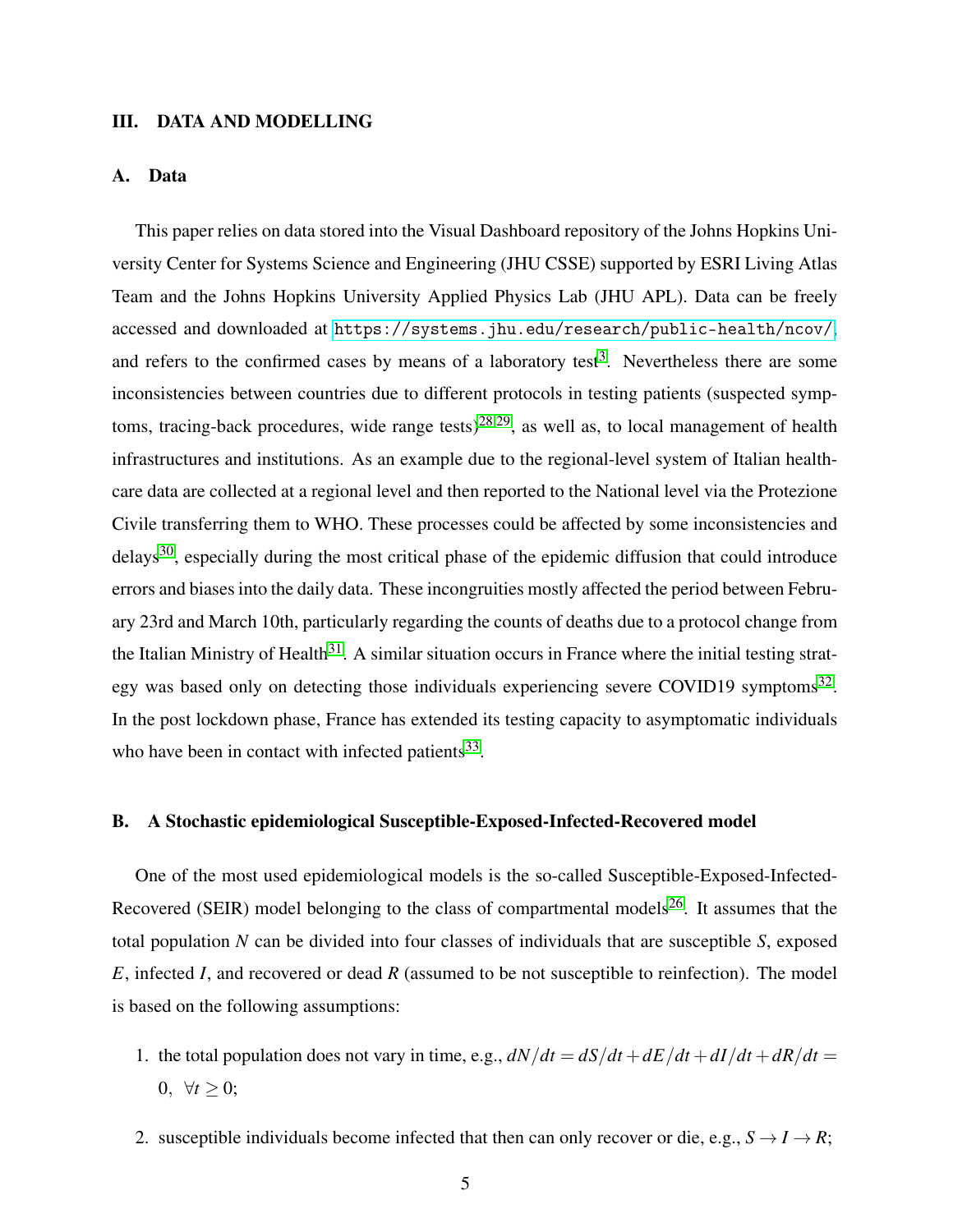- 3. exposed individuals *E* encountered an infected person but are not themselves infectious;
- 4. recovered or died individuals *R* are forever immune.

Thus, the model reads as

$$
\frac{dS}{dt} = -\lambda S(t)I(t),\tag{1}
$$

$$
\frac{dE}{dt} = \lambda S(t)I(t) - \alpha E(t),\tag{2}
$$

$$
\frac{dI}{dt} = \alpha E(t) - \gamma I(t),\tag{3}
$$

$$
\frac{dR}{dt} = \gamma I(t),\tag{4}
$$

where  $\gamma > 0$  is the recovery/death rate,  $\lambda = \lambda_0/S(0) > 0$  is the infection rate rescaled by the initial number of susceptible individuals  $S(0)$ , and  $\alpha$  is the inverse of the incubation period. Its discrete version can be simply obtained via an Euler Scheme as

<span id="page-5-0"></span>
$$
S(t+1) = S(t) - \lambda S(t)I(t),\tag{5}
$$

$$
E(t+1) = (1 - \alpha)E(t) + \lambda S(t)I(t),
$$
\n(6)

$$
I(t+1) = (1 - \gamma)I(t) + \alpha E(t),\tag{7}
$$

$$
R(t+1) = R(t) + \gamma I(t). \tag{8}
$$

in which we fixed  $dt = 1$  day that is the time resolution of COVID-19 counts. By means of  $\gamma$  and  $λ_0$  the model also allows to derived the so-called *R*<sub>0</sub> parameter, e.g., *R*<sub>0</sub> =  $λ_0/γ$ , representing the average reproduction number of the virus. It is related to the number of cases that can potentially (on average) caused from an infected individual during its infectious period ( $\tau_{inf} = \gamma^{-1}$ ). Early estimates in Wuhan<sup>[34](#page-16-14)</sup> on January 2020 reported  $R_0 = 2.68_{2.47}^{2.86}$  which lead to  $\gamma = 0.37$  fixing  $\lambda \simeq 1$ as in<sup>[35](#page-17-0)</sup> and a 95% confidence level range for the incubation period between 2 and 11 days<sup>[36](#page-17-1)</sup>. However, the  $R_0$  parameter as well as models parameters  $\lambda$ ,  $\gamma$ , and  $\alpha$  can vary in time during the epidemics due to different factors as the possible presence of the so-called super-spreaders<sup>[25](#page-16-5)</sup>, intrinsic changes of the SARS-CoV-2 features, lockdown measures, asymptomatic individuals who are not tracked out, counting procedures and protocols, and so  $on<sup>37</sup>$  $on<sup>37</sup>$  $on<sup>37</sup>$ .

To deal with uncertainties in long-term extrapolations and with the time-dependency of control parameters a stochastic approach could provide new insights in modeling epidemics<sup>[38](#page-17-3)-40</sup>, especially when epidemics show a wide range of spatial and temporal variability [41–](#page-17-5)[43](#page-17-6). However,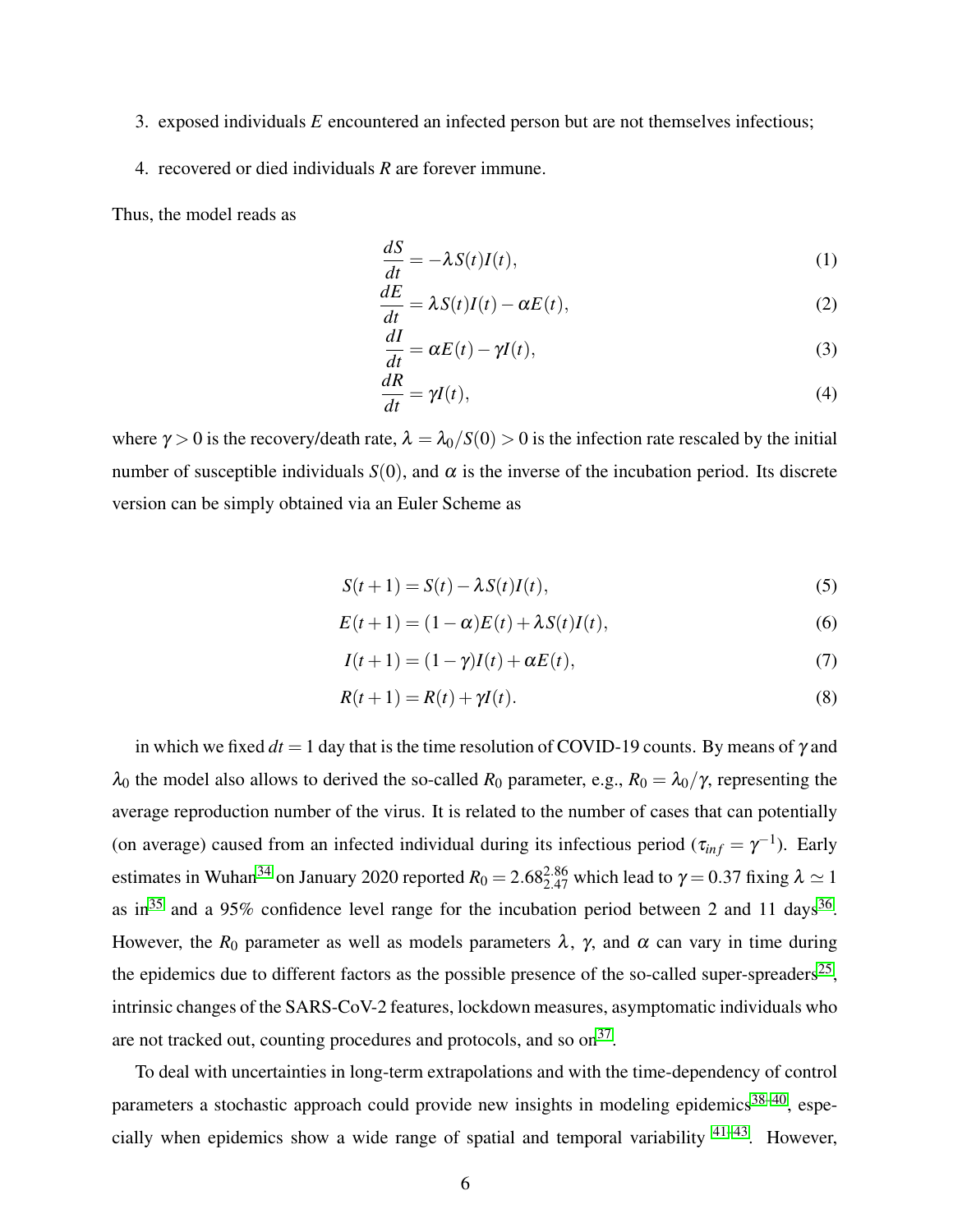instead of investigating how to get a realistic behavior by stochastically perturbing control parameters, here we investigate how uncertainties into the final counts  $C(t)$  are controlled by model parameters<sup>[24](#page-16-4)</sup>. Thus, we use a stochastic version of the SEIR model in which the set of control parameters  $\kappa \in \{\alpha, \lambda, \gamma\}$  is modelled via a stochastic process

<span id="page-6-1"></span>
$$
\kappa(t) = |\kappa_0 + \sigma \cdot \xi(t)|,\tag{9}
$$

with being  $\sigma$  the intensity of the perturbation,  $\xi(t)$  a random variable from a collection of normally distributed  $N(0,1)$  values at each time *t*, and since  $\kappa(t) \ge 0$  we introduced the absolute value in Eq. [\(9\)](#page-6-1). In this way we can introduce instantaneous daily discrete jumps (e.g., take into account daily uncertainties) in the control parameters to properly model detection errors on infection counts, appropriately described through a discrete process<sup>[44](#page-17-7)</sup> than a continuous one<sup>[45](#page-17-8)</sup>.

### <span id="page-6-0"></span>IV. RESULTS

## A. Model validation: first wave

We begin this section by validating the SEIR stochastic model on the first wave of infections. We have therefore to chose the initial conditions, and then introduce the lockdown measures in the parameters.

#### *a. France*

In France, the first documented case of COVID-19 infections goes back to December 27th, 2019. Doctors at a hospital in the northern suburbs of Paris retested samples from patients between December 2nd, 2019, and January 16th, 2020. Of the 14 patient samples retested, one sample, from a 42-year-old man came back positive<sup>[46](#page-18-0)</sup>. As initial condition for the SEIR model, we therefore set  $I(t = 1) = 1$  and  $t = 1$  corresponds to December 27th, 2019. We then use  $R_0 = 2.68_{2.47}^{2.86}$  which lead to  $\gamma = 0.37$  fixing  $\lambda_0 \simeq 1$ . Strict lockdown measures are introduced at  $t = 80$  (i.e., March 17th, 2020). First wave modelling results are shown in Figure [1.](#page-19-0) Figure [1a](#page-19-0)) shows the modelled value of  $R_0$ . During confinement, we let  $\lambda$  fluctuates by 20% of its value around 1/4. We base this new infection rate on the mobility data for France during confinement, which have shown a drop by  $\sim$  75% according to the INSERM report #11<sup>[47](#page-18-1)</sup>. The resulting confinement  $R_0 = 0.75_{0.5}^{1.0}$ , a range of values compatible with that published by the Pasteur Institute<sup>[48](#page-18-2)</sup>. The cumulative number of infections is shown in Figure [1b](#page-19-0)) and shows, on average, that 8 millions people have been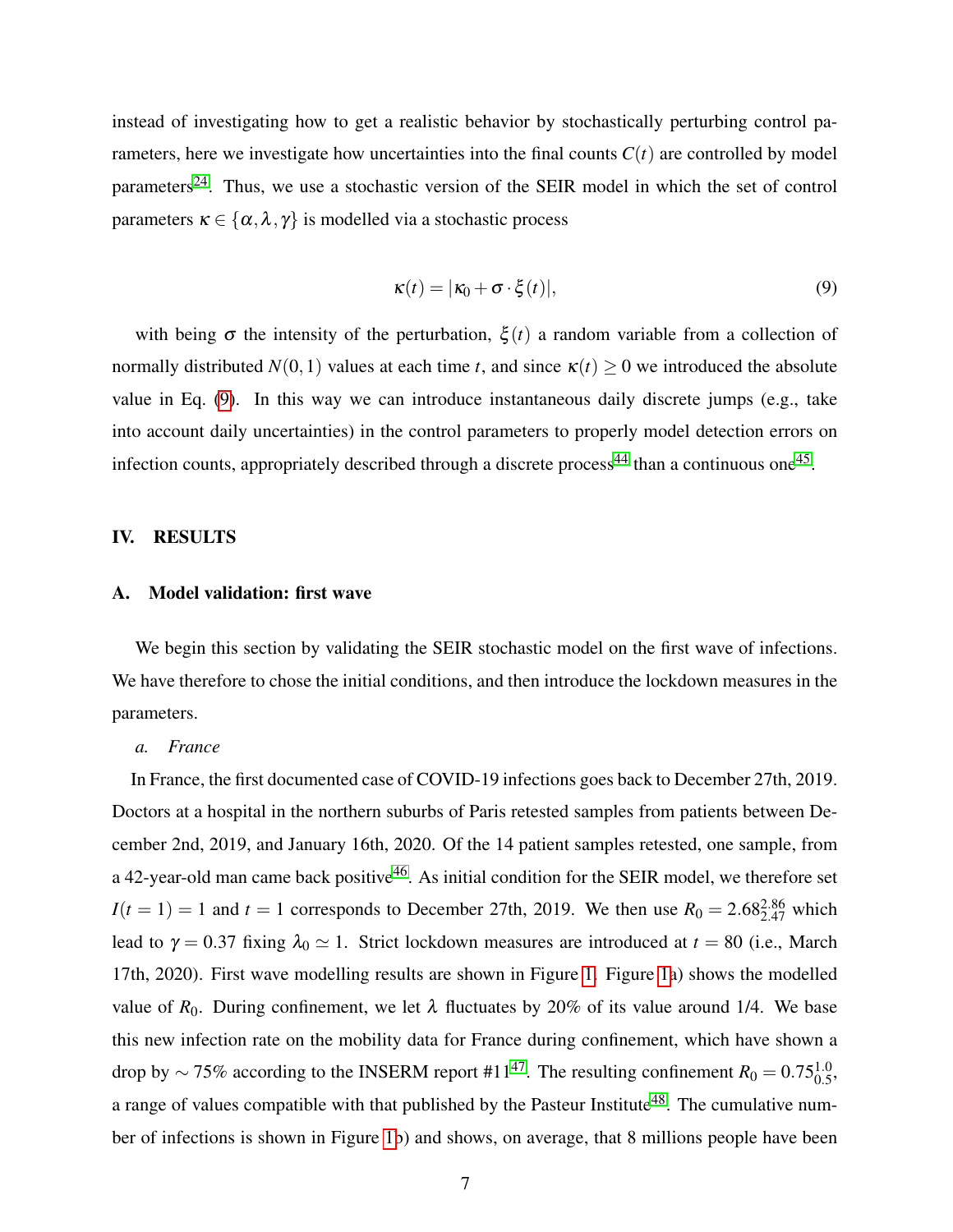infected by SARS-CoV-2 in France. The uncertainty range is extremely large, according to the error propagation given by the stochastic fluctuations of the parameters (see<sup>[24](#page-16-4)</sup> for explanations). It extends from few hundred thousands individuals up to 18 millions. The average is however close to the value proposed by the authors in <sup>[49](#page-18-3)</sup>, who estimate a prevalence of  $\sim$  6% of COVID-19 in the French population. Another realistic feature of the model is the presence of an asymmetric behavior of the right tail of daily infections distributions (Figure [1c](#page-19-0)) that has also been observed in real COVID-19 published data<sup>[50](#page-18-4)</sup>.

#### *b. Italy*

For Italy, the first suspect COVID-19 case goes back to December 22nd, 2019, a 41-year-old woman who could only be tested positive for SARS-CoV-2 antibodies in April  $2020^{51}$  $2020^{51}$  $2020^{51}$ . As initial condition we therefore set  $I(t = 1) = 1$  and  $t = 1$  corresponds to December 22nd, 2019. As for France we use  $R_0 = 2.68_{2.47}^{2.86}$  leading to  $\gamma = 0.37$  if fixing  $\lambda_0 \simeq 1$ . A first semi-lockdown was set in Italy on March 9th, 2020  $(t = 78)$  and enforced on March 22nd, 2020  $(t = 89)$ . To simulate these two-steps lockdown we again base our reduction in  $R_0$  on the mobility data for Italy which show for the first part of the confinement a reduction of about 50 % and a similar reduction to France (75%) for the strict lockdown phase. Figure [2](#page-20-0) shows the results for the first wave by letting  $\lambda = 0.25 \pm \Delta\lambda$ , where  $\Delta\lambda$  represents a 20% fluctuations around the mean value, and by fixing an initial condition on susceptible individuals  $S(1) = 6.0 \cdot 10^7$  corresponding to the estimate of the Italian population. A clear difference emerges with respect to the case of France in the behavior of  $R_0$  which shows an intermediate reduction near  $t = 80$ , corresponding to March 11th, 2020, to  $R_0 = 1.4_{1.1}^{1.7}$  before reaching the final value of  $R_0 = 0.7_{0.5}^{0.9}$  $_{0.5}^{0.9}$ . This sort of "step" into the *R*<sup>0</sup> time behavior corresponds to the time interval between semi- and full-lockdown measures, whose efficiency significantly increases after March 24th, 2020, also corresponding to the peak value of infections. This is confirmed by looking at daily infections distributions (Figure [2c](#page-20-0)) that shows a peak value near March 24th, 2020, also observed in real COVID-19 data<sup>[27](#page-16-7)</sup>. Finally, the cumulative number of infections (Figure [2b](#page-20-0)) shows that, on average, almost 10 millions people have been infected by SARS-CoV-2 in Italy, ranging between few hundred thousands up to 25 millions due to the the error propagation by the stochastic fluctuations of model parameters (see $^{24}$  $^{24}$  $^{24}$ ) for explanations). Nevertheless the wide range of uncertainty the average value is close to the value estimated from a team of experts of the Imperial College London according to which the 9.6% of Italian population has been infected, with a 95% confidence level ranging between 3.2% and 26%<sup>[52](#page-18-6)</sup>. These estimates correspond to cumulative infections of ∼6 millions, ranging from ∼2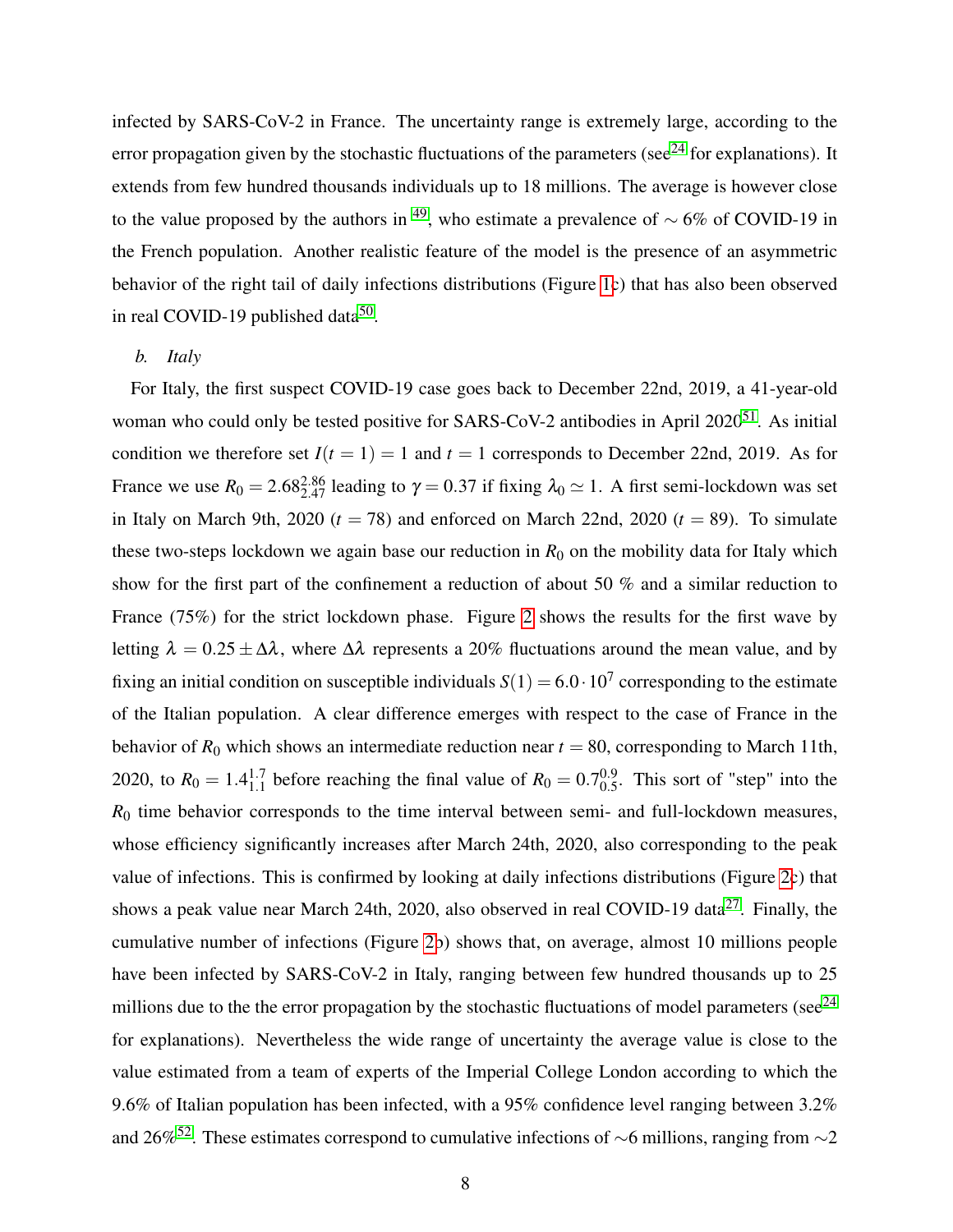and  $\sim$ 16 millions, well in agreement with our model and other statistical estimates<sup>[53](#page-18-7)</sup>.

#### B. Future epidemics scenarios

After lockdown measures are released, for both countries, we model three different scenarios: a first one where all restrictions are lifted (back to normality), a second one where strict measures are taken (semi-lockdown) and a third one where the population remains mostly confined (lockdown).

*a. France*

Results for France are shown in Figure [3.](#page-21-0) Lockdown is released at  $t = 136$ , corresponding to May 11th, 2020. The back to normality (red) scenario clearly shows a second wave of infections peaking in summer (early July) and forcing group immunity in the French population. The semilockdown (green) scenario, corresponding to a reduction of the mobility of about 50%, leads to a second wave as intense as the first wave, but longer, at the end of August. As in the previous scenario, the semi-lockdown scenario allows to reach a group immunity in France. A third lockdown scenario is modelled (blue). This latter scenario simulates an  $R_0 \simeq 1$ , that can be achieved by imposing strict distancing measures, contact tracking as well as reduction in mobility. It results in a linear modest increase of the total number of infections that does not produce a proper wave of infections. As in the first wave modelling, large uncertainties are also present in future scenarios although the three distinct behaviors clearly appear.

#### *b. Italy*

Figure [4](#page-22-0) shows the results for modeling future epidemic scenarios for Italy. The first relaxation of lockdown measures started at *t* = 131, corresponding to May 4th, 2020, while strict measures were finally released at  $t = 146$ , corresponding to May 18th, 2020. The back to normality (red) scenario moves towards a second wave of infections whose peak occurs at  $t = 193$ , corresponding to July 4th, 2020, exactly three months after initial lockdown measures were released (May 4th, 2020). This would lead the so-called herd immunity for the whole Italian population (see Figure [4b](#page-22-0)), with a peak of daily infections near 5 millions of people (Figure [4c](#page-22-0)), and *R*<sup>0</sup> re-approaching the initial value  $(R_0 = 2.68)$ . The semi-lockdown (green) scenario produces a second wave mostly similar, in terms of intensity, as the first wave, but occurring at  $t = 246$ , e.g., August 26th, 2020. This scenario will lead to 40 millions infected people, spanning between 25 and 55 millions, thus producing a group immunity in Italy. A third scenario is modelled in which complete lockdown measures are still considered (blue). This latter scenario leads to a more controlled evolution of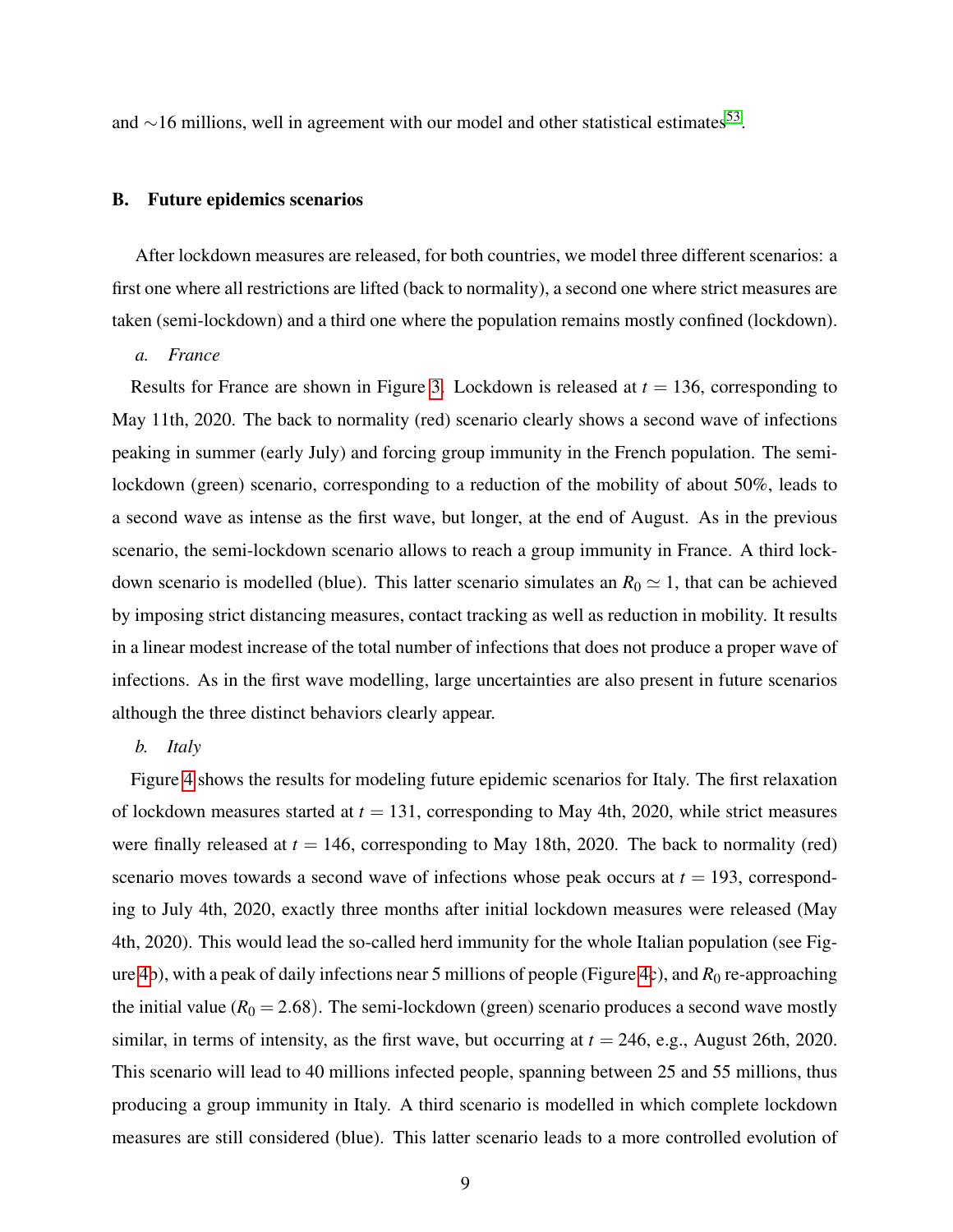cumulative infections which still remain practically unchanged with respect to the first wave cumulative number. It has been obtained by simulating an  $R_0 \simeq 1$ , resulting from strict distancing measures and reduced mobility, and does not produce a proper wave of infections. However, all scenarios are clearly characterized by a wide range of uncertainties, although producing three well distinct behaviors in both cumulative and daily infections.

#### C. Phase Diagrams

In the previous section we have seen that increasing  $R_0$  above 1 can or not produce a second wave of infections and introduce also a time delay in the appearance of a second wave of infections. We now analyse this effect in a complete phase diagram fashion. Figures [5](#page-23-0)[-6](#page-24-0) show the phase diagrams for France and for Italy, respectively. The diagrams are built in terms of ensemble averages of number of infections per day  $I(t)$  versus the average value of  $R_0$  after the confinement (panels a), and the errors (represented as standard deviation of the average  $I(t)$  over the 30 realisations) are shown in panels b. First we note that despite some small differences in the delay of the COVID-19 second wave of infections peak, the diagrams are very similar. In order to avoid a second wave,  $R_0$  could fluctuate on values even slightly larger than one. Furthermore, for  $1.5 < R_0 < 2$ , the second wave is delayed in Autumn or Winter 2020/2021 months. The uncertainty follows the same behavior as the average and it peaks when the number of daily infections is maximum. This means that the ability to control the outcome of the epidemics is highly reduced if  $R_0$  is too high.

#### <span id="page-9-0"></span>V. DISCUSSION

France and Italy have faced a long phase of lockdown with severe restrictions in mobility and social contacts. They have managed to reduce the number of daily COVID-19 infections drastically and released almost simultaneously lockdown measures. This paper addresses the possible future scenarios of COVID-19 infections in those countries by using one of the simplest possible model capable to reproduce the first wave of infections and to take into account uncertainties, namely a stochastic SEIR model with fluctuating parameters.

We have first verified that the model is capable to reproduce the behavior of the first wave of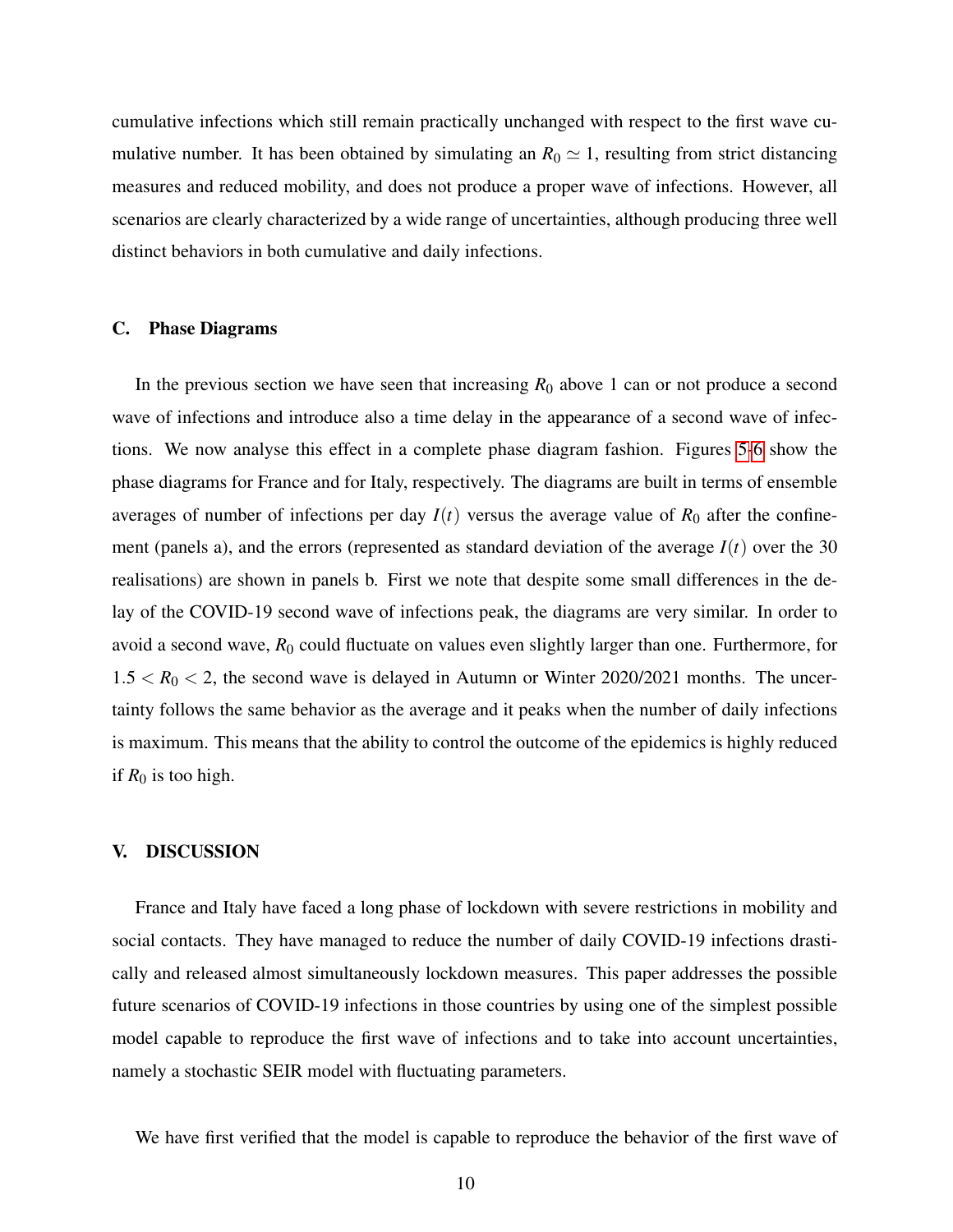infections and provide an estimate of COVID-19 prevalence that is coherent with clinical tests and other studies. The introduction of stochasticity accounts for the large uncertainties in both the initial conditions as well as the fluctuations in the basic reproduction number  $R_0$  originating from changes in virus characteristics, mobility or misapplication in confinement measures. 30 realisations of the model have been produced and they show very different COVID-19 prevalence after the first wave. The range goes from thousands of infected to tens of millions of infections in both countries. Average values are compatible with those found in other studies $49,52$  $49,52$ .

Then, we have modelled future epidemics scenarios by choosing specific fluctuating behaviors for *R*<sup>0</sup> and performing again, 30 realisations of the stochastic SEIR model. Despite the very large uncertainties, distinct scenarios clearly appear from the noise. In particular, they suggest that a second wave can be avoided even with  $R_0$  values slightly larger than one. This means that actual distancing measures which include the use of surgical masks, the reduction in mobility and the active contact tracking can be effective in avoiding a second peak of infections without the need of imposing further strict lockdown measures. The analysis of phase diagrams show that there is a sharp transition between observing or not a second wave of infections when the value of  $R_0$  is close to 1.5. Moreover, the models show that the higher  $R_0$ , the lower the ability to control the number of infections in the epidemics.

This model has also evident deficiencies in representing the COVID-19 infections. First of all, the choice of the initial conditions is conditioned by our ignorance on the diffusion of the virus in France and Italy in December 2019. Furthermore, we are unable to verify on an extensive dataset the outcome of the first wave: on one side antibodies blood tests have still a lower reliability<sup>[54](#page-18-8)</sup> and on the other they have not been applied on an extensive number of individuals to get reliable estimates. On top of the data-driven limitations, we have those introduced by the use of compartment models, as there are geographic, social and age differences in the spread of the COVID-19 disease in both countries<sup>[18](#page-15-8)</sup>. Furthermore, we also assume that fluctuations on the parameters of the SEIR model are Gaussian, although there are good reasons to think that they should be heavy tailed distributions<sup>[50,](#page-18-4)[55](#page-18-9)</sup>. We would like to remark however that, to overcome these limitations, one would need to fit more complex models and introduce additional parameters which can, at the present stage, barely inferred by the data.

Our choice to stick the stochastic SEIR model is indeed driven by its simplicity and the possi-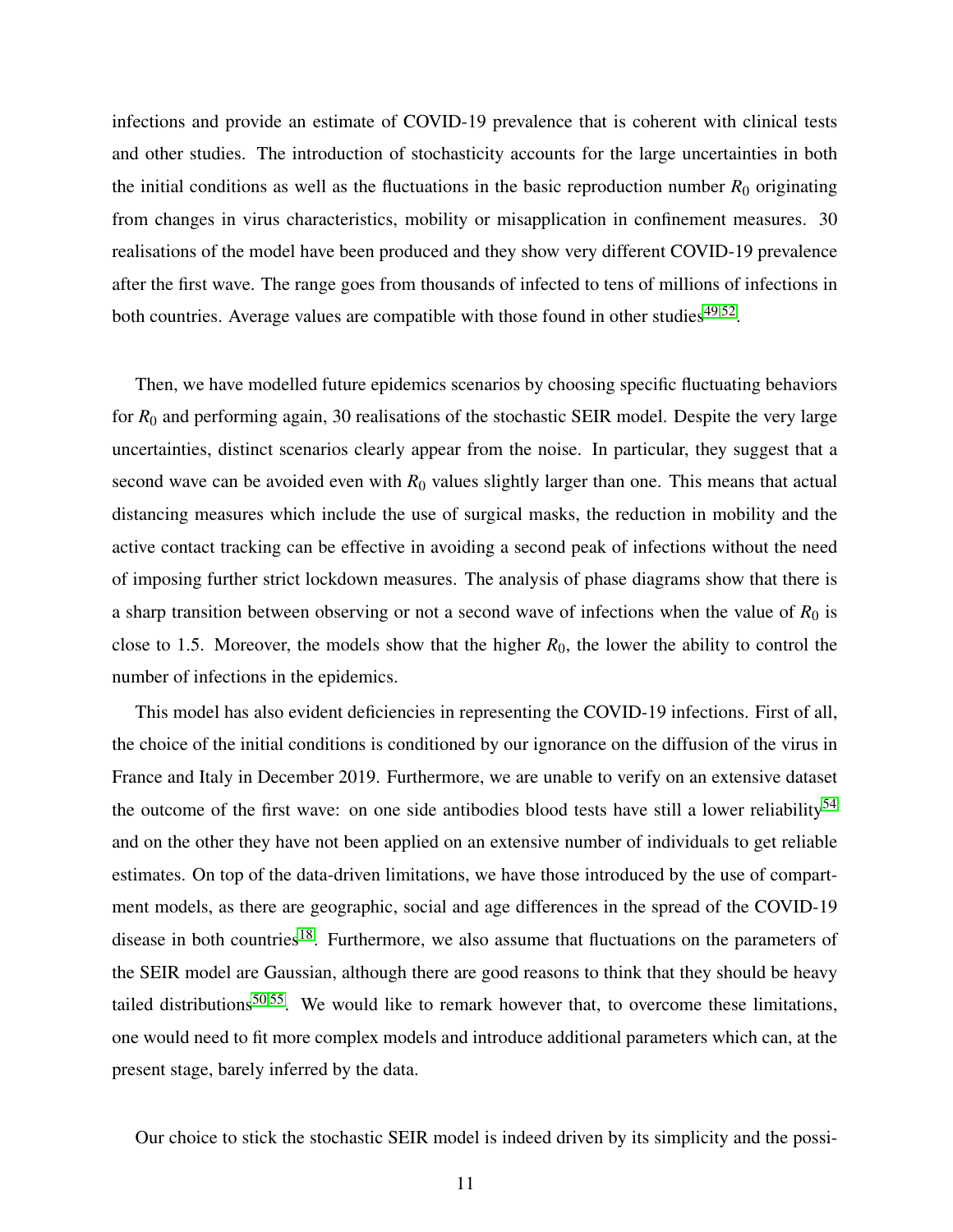bility of modeling realistic the uncertainties with the stochastic fluctuations instead of adding new parameters whose inference may affect the results. This study can be applied to other countries, and this is why we publish along the code of our analysis alongside with the paper. To date, Northern Europe, UK, US and other American countries are still facing the first wave of infections, so that future scenarios cannot be devised with the same clarity as those outlined in this study for France and Italy.

## VI. ACKNOWLEDGMENTS

DF acknowledges All the London Mathematical Laboratory fellows, B Dubrulle, F Pons, N Bartolo, F Daviaud, P Yiou, M Kagayema, S Fromang and G Ramstein for useful discussions.

## VII. DATA AVAILABILITY

The data that support the findings of this study are openly available in [https://systems.](https://systems.jhu.edu/research/public-health/ncov/) [jhu.edu/research/public-health/ncov/](https://systems.jhu.edu/research/public-health/ncov/), maintained by Johns Hopkins University Center for Systems Science.

## VIII. APPENDIX A: NUMERICAL CODE

% This appendix contains the MATLAB code used to perform % the analysis contained in the paper via a stochasitc % SEIR model

%% PARAMETER DEFINITIONS %tmax: number of day of integrations tmax=500; %nrel: number of realisations of the model nrel=30; %tconf: lockdown day  $t$ conf=50 %tconf2: lockdown release tconf2=100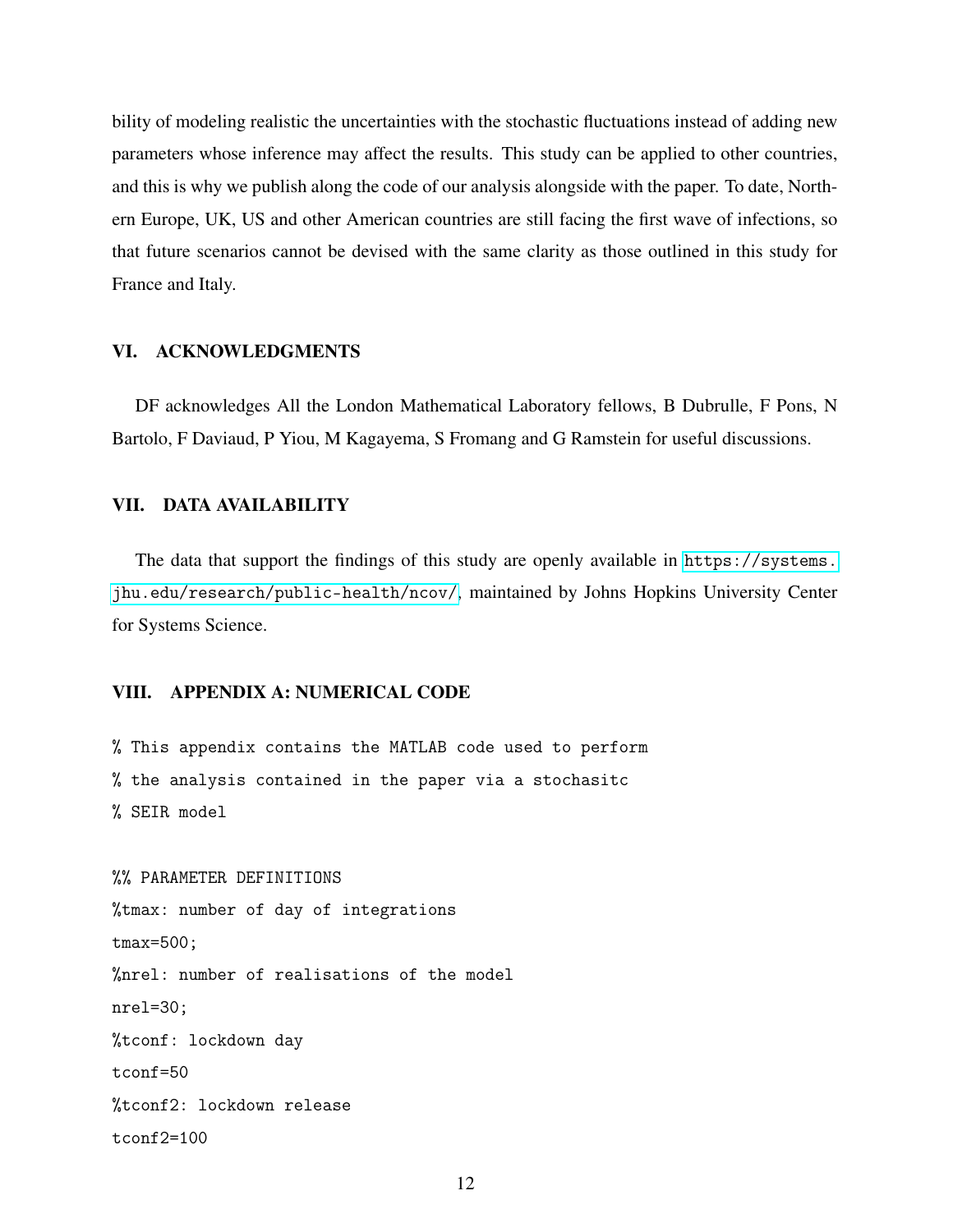%% LOOP ON DIFFERENT VALUES OF LAMBDA, INFECTION RATE

for la=1:50

```
lambdaconf=0.25;
```
lambdares=la.\*0.02;

```
%% LOOP ON REALIZATIONS
for rel=1:nrel
   S=zeros(1,tmax);
   E=zeros(1,tmax);
   I=zeros(1,tmax);
   R=zeros(1,tmax);
   C=zeros(1,tmax);
   lambda=zeros(1,tmax);
   %S Susceptible individuals (France population)
   S(1)=67000000;%I Infected individuals
   I(1)=585;% Recovered
   R(1)=0:
   % Inital time
   T(1)=0;% Cumulative infections
   C(1)=0;% alpha is the inverse of the incubation period (1/t_incubation)
   alpha0=0.27;
   % R0 is equal to 2.68
   R0=2.68;
   % gamma is the inverse of the mean infectious period
   gamma0=lambda0./R0;
   % uncertainty in gamma and lambda
   coeff_gamma=0.5;
```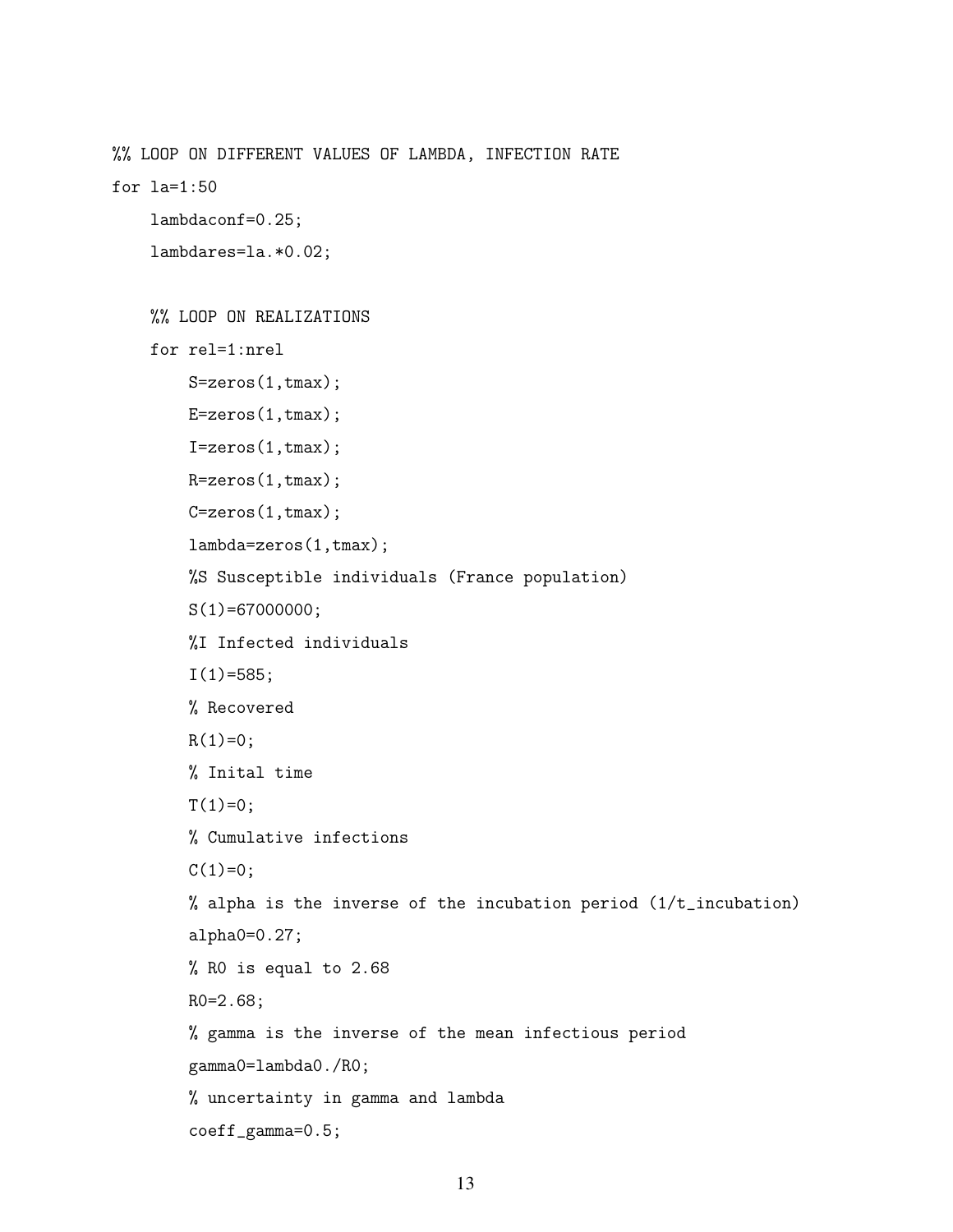```
%% LOOP ON TIME, INTEGRATION OF SEIR MODELS
for t=1:1:tmax%gamma=1/Tr where Tr is the recovery time (2 weeks)
%Stochastic gamma
gamma=gamma0+gamma0./5*randn;
%Change lambda for confinement
if t==tconf
lambda0=lambdaconf;
end
if t==tconf2
lambda0=lambdares;
end
%Stochastic lambda
lambda(t+1) = (lambda0 + lambda0./5*randn)./S(1);
%Stochastic alpha
alpha=alpha0+alpha0./5*randn;
%Computation of R0
R0(t+1)=lambda(t+1)./gamma0;
%Iteration of the model
T(t+1)=t:
S(t+1)=S(t) - (lambda(t+1)*S(t)*I(t));E(t+1)=E(t)+(1ambda(t+1)*S(t)*I(t))-alpha*E(t);I(t+1)=I(t) +alpha*E(t) -gamma*I(t);R(t+1)=R(t)+(gamma*1(t));%cumulative infected
C(t+1)=gamma0.*sum(I);%Variables for different realisations
Irel(rel, t+1)=I(t+1);lambdarel(rel,t+1)=lambda(t+1);
end
```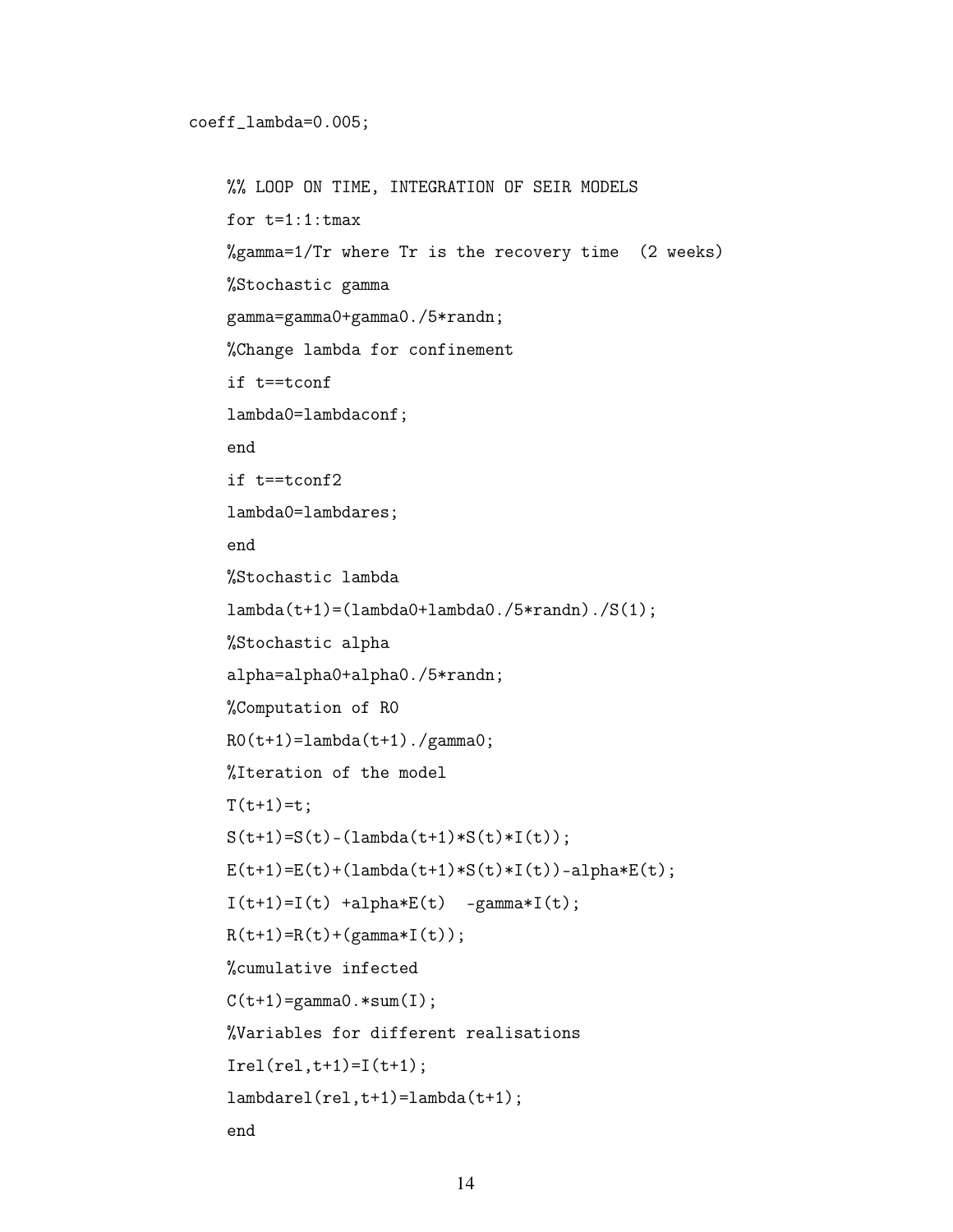#### end

%% AVERAGING OVER DIFFERENT REALIZATIONS lambdamoy(la,:)=mean(lambdarel,1);  $Imoy(1a,:) = mean(Irel,1);$  $Istd(la,:) = std(Irel,1);$ lambdavec(la)=lambdares; R0moy(la,:)=lambdamoy(la,:)./gamma0.\*S(1);

end

## **REFERENCES**

- <span id="page-14-0"></span><sup>1</sup>E. R. Gaunt, A. Hardie, E. C. Claas, P. Simmonds, and K. E. Templeton, "Epidemiology and clinical presentations of the four human coronaviruses 229e, hku1, nl63, and oc43 detected over 3 years using a novel multiplex real-time pcr method," Journal of clinical microbiology 48, 2940–2947 (2010).
- <span id="page-14-2"></span><span id="page-14-1"></span><sup>2</sup>J. Wu, W. Cai, D. Watkins, and J. Glanz, "How the virus got out," The New York Times  $(2020)$ . <sup>3</sup>W. H. Organization *et al.*, "Coronavirus disease 2019 (covid-19): situation report, 51," (2020).
- <span id="page-14-3"></span><sup>4</sup>C. COVID and R. Team, "Severe outcomes among patients with coronavirus disease 2019 (covid-19)—united states, february 12–march 16, 2020," MMWR Morb Mortal Wkly Rep 69, 343–346 (2020).
- <span id="page-14-4"></span><sup>5</sup>Y.-Y. Zheng, Y.-T. Ma, J.-Y. Zhang, and X. Xie, "Covid-19 and the cardiovascular system," Nature Reviews Cardiology 17, 259–260 (2020).
- <span id="page-14-5"></span><sup>6</sup>C. Huang, Y. Wang, X. Li, L. Ren, J. Zhao, Y. Hu, L. Zhang, G. Fan, J. Xu, X. Gu, *et al.*, "Clinical features of patients infected with 2019 novel coronavirus in wuhan, china," The Lancet 395, 497–506 (2020).
- <span id="page-14-6"></span><sup>7</sup>M. Cascella, M. Rajnik, A. Cuomo, S. C. Dulebohn, and R. Di Napoli, "Features, evaluation and treatment coronavirus (covid-19)," in *Statpearls [internet]* (StatPearls Publishing, 2020).
- <span id="page-14-7"></span><sup>8</sup>R. M. Anderson, H. Heesterbeek, D. Klinkenberg, and T. D. Hollingsworth, "How will country-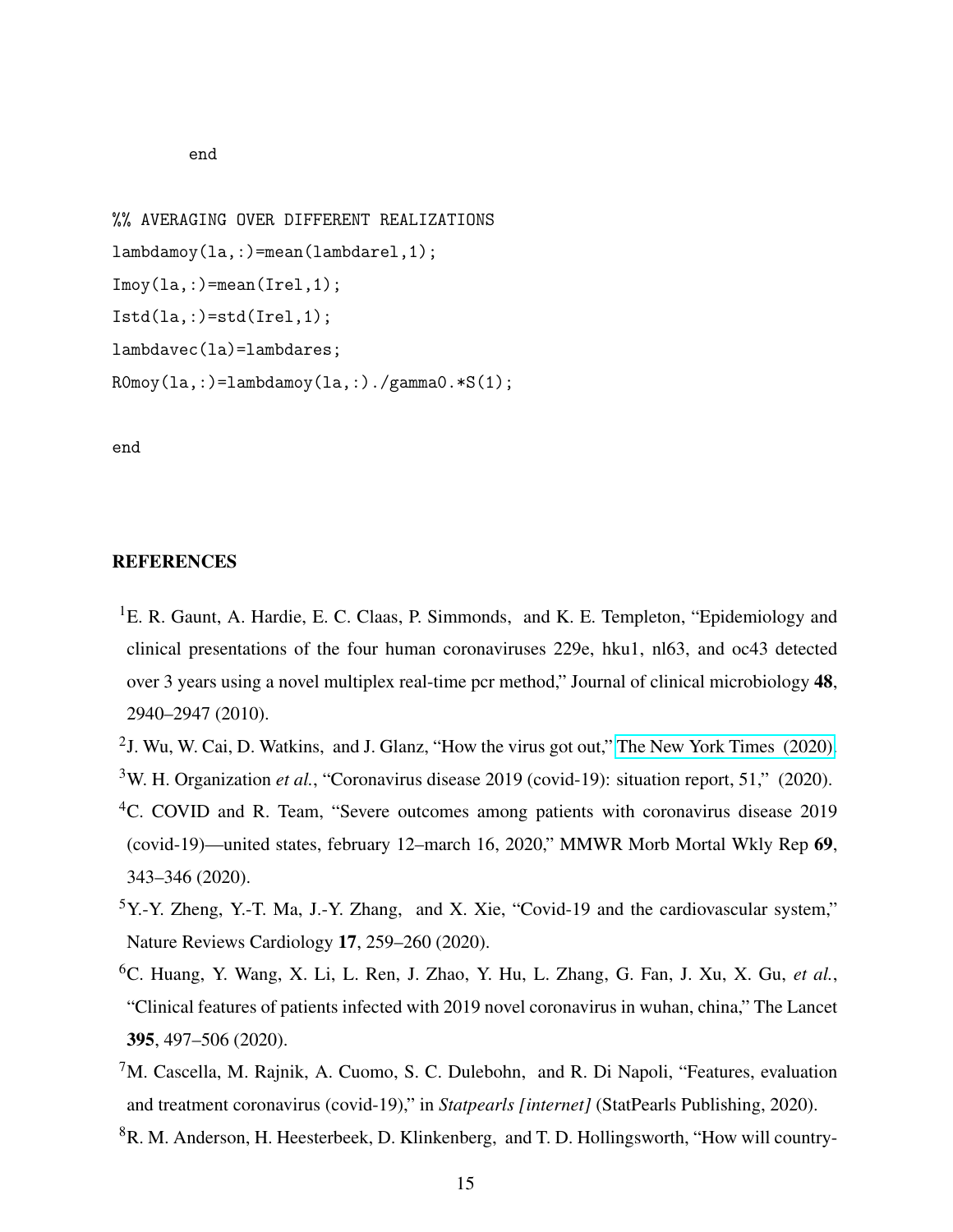based mitigation measures influence the course of the covid-19 epidemic?" The Lancet 395, 931–934 (2020).

- <sup>9</sup>M. Chinazzi, J. T. Davis, M. Ajelli, C. Gioannini, M. Litvinova, S. Merler, A. Pastore y Piontti, K. Mu, L. Rossi, K. Sun, C. Viboud, X. Xiong, H. Yu, M. E. Halloran, I. M. Longini, and A. Vespignani, "The effect of travel restrictions on the spread of the 2019 novel coronavirus (covid-19) outbreak," Science 368[, 395–400 \(2020\),](http://dx.doi.org/10.1126/science.aba9757) [https://science.sciencemag.org/content/368/6489/395.full.pdf.](http://arxiv.org/abs/https://science.sciencemag.org/content/368/6489/395.full.pdf)
- <span id="page-15-0"></span><sup>10</sup>H.-Y. Yuan, G. Han, H. Yuan, S. Pfeiffer, A. Mao, L. Wu, and D. Pfeiffer, "The importance of the timing of quarantine measures before symptom onset to prevent covid-19 outbreaks - illustrated by hong kong's intervention model," [medRxiv \(2020\), 10.1101/2020.05.03.20089482,](http://dx.doi.org/ 10.1101/2020.05.03.20089482) [https://www.medrxiv.org/content/early/2020/05/06/2020.05.03.20089482.full.pdf.](http://arxiv.org/abs/https://www.medrxiv.org/content/early/2020/05/06/2020.05.03.20089482.full.pdf)
- <span id="page-15-1"></span> $11$ N. Fernandes, "Economic effects of coronavirus outbreak (covid-19) on the world economy," Available at SSRN 3557504 (2020).
- <span id="page-15-2"></span><sup>12</sup>O. Coibion, Y. Gorodnichenko, and M. Weber, "Labor markets during the covid-19 crisis: A preliminary view," Tech. Rep. (National Bureau of Economic Research, 2020).
- <span id="page-15-3"></span><sup>13</sup>N. Cellini, N. Canale, G. Mioni, and S. Costa, "Changes in sleep pattern, sense of time and digital media use during covid-19 lockdown in italy," Journal of Sleep Research , e13074 (2020).
- <span id="page-15-4"></span><sup>14</sup>H. A. Rothan and S. N. Byrareddy, "The epidemiology and pathogenesis of coronavirus disease (covid-19) outbreak," Journal of autoimmunity , 102433 (2020).
- <span id="page-15-5"></span><sup>15</sup>N. Chintalapudi, G. Battineni, and F. Amenta, "Covid-19 disease outbreak forecasting of registered and recovered cases after sixty day lockdown in italy: A data driven model approach," Journal of Microbiology, Immunology and Infection (2020).
- <span id="page-15-6"></span><sup>16</sup>M. Gatto, E. Bertuzzo, L. Mari, S. Miccoli, L. Carraro, R. Casagrandi, and A. Rinaldo, "Spread and dynamics of the covid-19 epidemic in italy: Effects of emergency containment measures," [Proceedings of the National Academy of Sciences](http://dx.doi.org/10.1073/pnas.2004978117) 117, 10484–10491 (2020), [https://www.pnas.org/content/117/19/10484.full.pdf.](http://arxiv.org/abs/https://www.pnas.org/content/117/19/10484.full.pdf)
- <span id="page-15-7"></span><sup>17</sup>J. Roux, C. Massonnaud, and P. Crépey, "Covid-19: One-month impact of the french lockdown on the epidemic burden," medRxiv (2020).
- <span id="page-15-8"></span><sup>18</sup>L. Di Domenico, G. Pullano, C. E. Sabbatini, P.-Y. Boëlle, and V. Colizza, "Expected impact of lockdown in île-de-france and possible exit strategies," medRxiv (2020).
- <span id="page-15-9"></span> $19B$ . Ghoshal and A. Tucker, "Estimating uncertainty and interpretability in deep learning for coronavirus (covid-19) detection," arXiv preprint arXiv:2003.10769 (2020).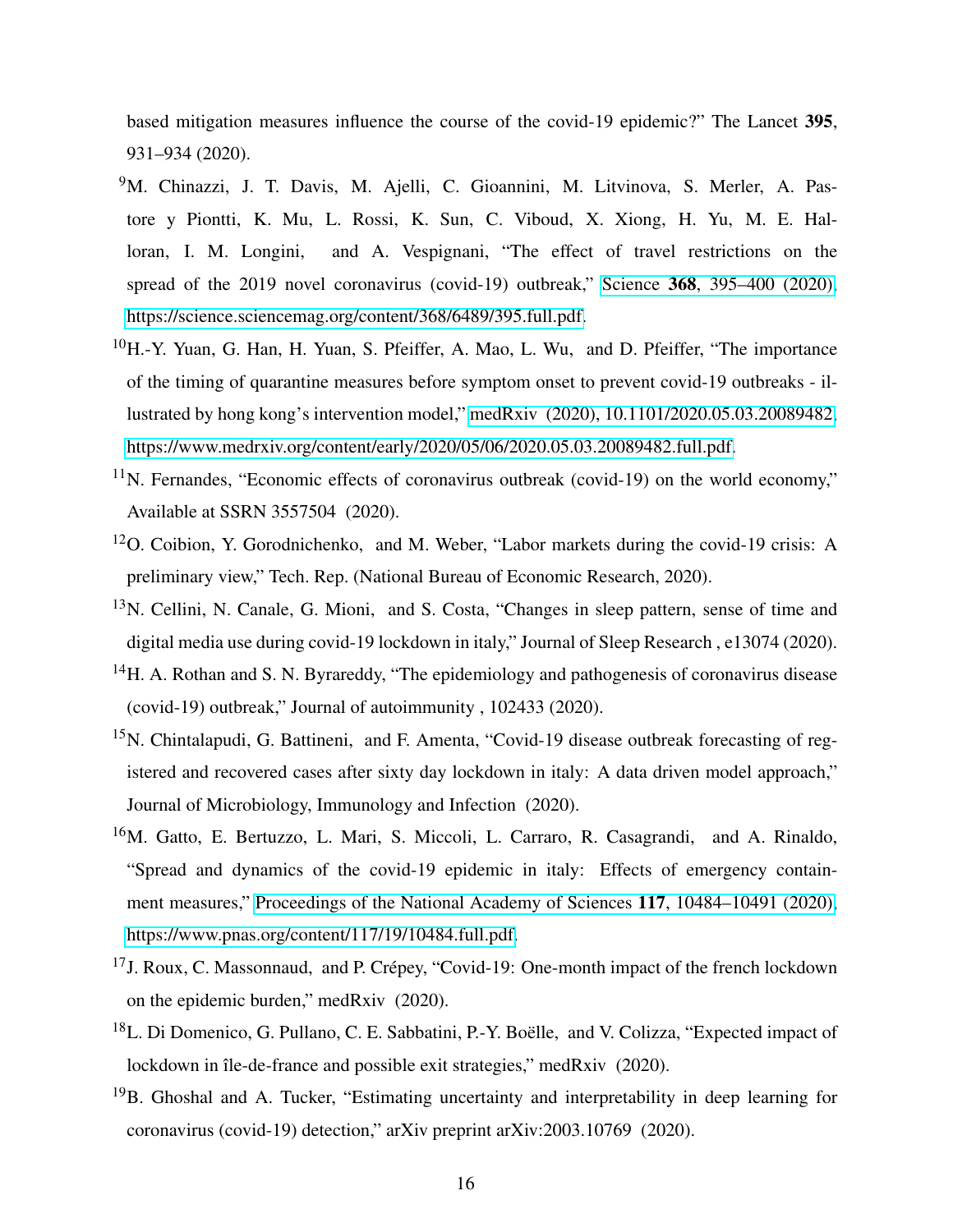- <span id="page-16-0"></span> $20$ T. Hale, A. Petherick, T. Phillips, and S. Webster, "Variation in government responses to covid-19," Blavatnik School of Government Working Paper 31 (2020).
- <span id="page-16-1"></span> $^{21}R$ . Li, S. Pei, B. Chen, Y. Song, T. Zhang, W. Yang, and J. Shaman, "Substantial undocumented infection facilitates the rapid dissemination of novel coronavirus (sars-cov2)," Science (2020).
- <span id="page-16-2"></span> $^{22}$ R. Nunes-Vaz, "Visualising the doubling time of covid-19 allows comparison of the success of containment measures," Global Biosecurity 1 (2020).
- <span id="page-16-3"></span><sup>23</sup>A. N. Desai, M. U. Kraemer, S. Bhatia, A. Cori, P. Nouvellet, M. Herringer, E. L. Cohn, M. Carrion, J. S. Brownstein, L. C. Madoff, *et al.*, "Real-time epidemic forecasting: Challenges and opportunities," Health security 17, 268–275 (2019).
- <span id="page-16-4"></span><sup>24</sup>D. Faranda, I. P. Castillo, O. Hulme, A. Jezequel, J. S. W. Lamb, Y. Sato, and E. L. Thompson, "Asymptotic estimates of sars-cov-2 infection counts and their sensitivity to stochastic perturbation," [Chaos: An Interdisciplinary Journal of Nonlinear Science](http://dx.doi.org/ 10.1063/5.0008834) 30, 051107 (2020), [https://doi.org/10.1063/5.0008834.](http://arxiv.org/abs/https://doi.org/10.1063/5.0008834)
- <span id="page-16-5"></span><sup>25</sup>J. O. Lloyd-Smith, S. J. Schreiber, P. E. Kopp, and W. M. Getz, "Superspreading and the effect of individual variation on disease emergence," Nature 438, 355–359 (2005).
- <span id="page-16-6"></span><sup>26</sup>F. Brauer, "Compartmental models in epidemiology," in *Mathematical epidemiology* (Springer, 2008) pp. 19–79.
- <span id="page-16-7"></span> $27$ T. Alberti and D. Faranda, "On the uncertainty of real-time predictions of epidemic growths: a COVID-19 case study for China and Italy," arXiv e-prints , arXiv:2004.10060 (2020), [arXiv:2004.10060 \[q-bio.PE\].](http://arxiv.org/abs/2004.10060)
- <span id="page-16-8"></span> $^{28}$ F. D'Emilio and N. Winfield, "Italy blasts virus panic as it eyes new testing criteria," [abc News](#page-0-1) [\(2020\).](#page-0-1)
- <span id="page-16-9"></span> $29K$ . Arin, "Drive-thru clinics, drones: Korea's new weapons in virus fight," [The Korea Herald](http://www.koreaherald.com/view.php?ud=20200227000901) [\(2020\).](http://www.koreaherald.com/view.php?ud=20200227000901)
- <span id="page-16-10"></span> $30P$ , P. AGI, "Come vanno letti i dati sul coronavirus in italia," [AGI Agenzia Italia \(2020\).](https://www.agi.it/fact-checking/news/2020-03-12/coronavirus-bilancio-morti-contagi-guariti-dati-7447972/)
- <span id="page-16-11"></span><sup>31</sup>L. Ferrari, G. Gerardi, G. Manzi, A. Micheletti, F. Nicolussi, and S. Salini, "Modelling provincial covid-19 epidemic data in italy using an adjusted time-dependent sird model," (2020), [arXiv:2005.12170 \[stat.AP\].](http://arxiv.org/abs/2005.12170)
- <span id="page-16-12"></span><sup>32</sup>J. Cohen and K. Kupferschmidt, "Countries test tactics in 'war'against covid-19," (2020).
- <span id="page-16-13"></span><sup>33</sup>J. H. Tanne, E. Hayasaki, M. Zastrow, P. Pulla, P. Smith, and A. G. Rada, "Covid-19: how doctors and healthcare systems are tackling coronavirus worldwide," Bmj 368 (2020).
- <span id="page-16-14"></span><sup>34</sup>J. T. Wu, K. Leung, and G. M. Leung, "Nowcasting and forecasting the potential domestic and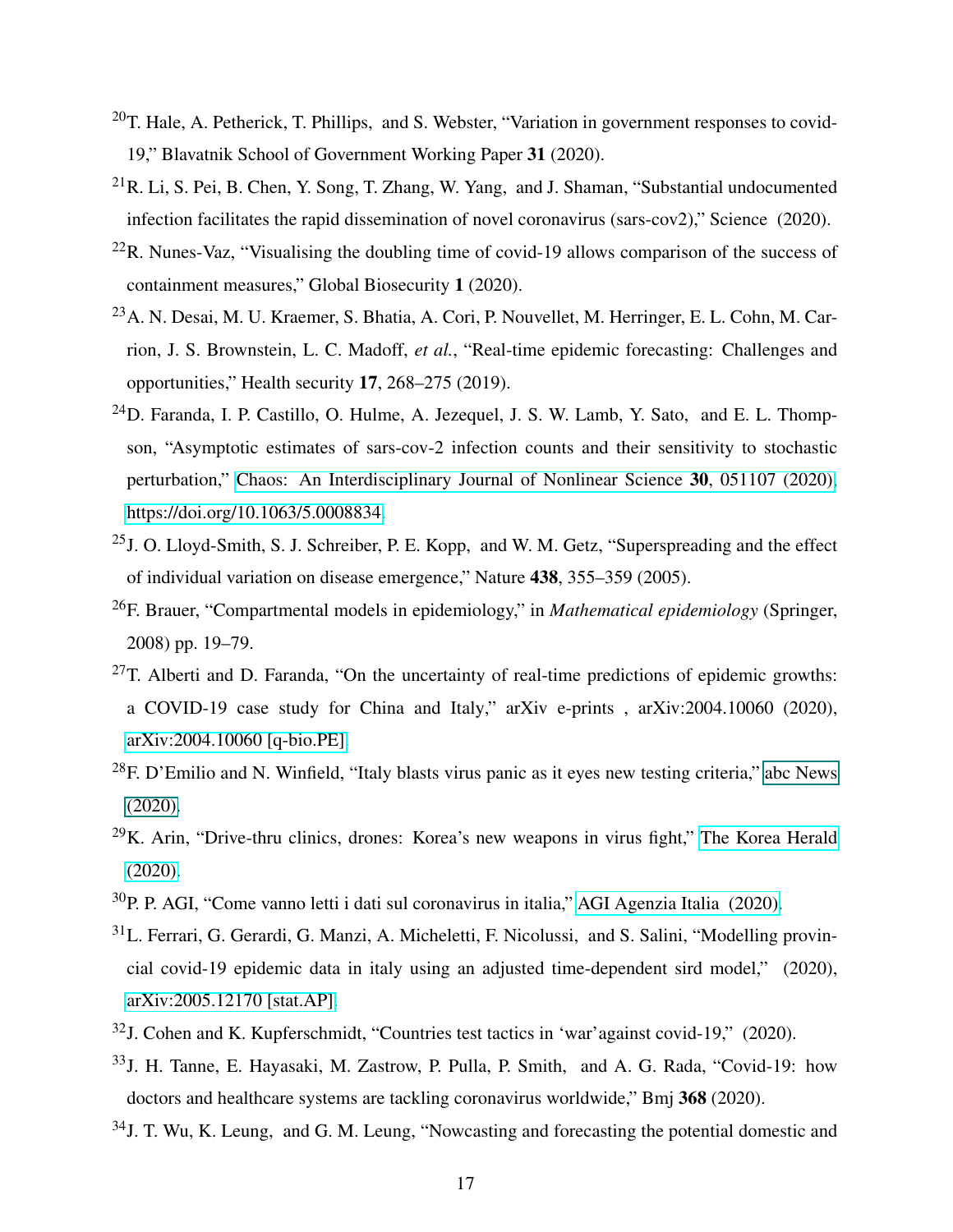international spread of the 2019-ncov outbreak originating in wuhan, china: a modelling study," The Lancet 395, 689–697 (2020).

- <span id="page-17-0"></span><sup>35</sup>L. Peng, W. Yang, D. Zhang, C. Zhuge, and L. Hong, "Epidemic analysis of covid-19 in china by dynamical modeling," arXiv preprint arXiv:2002.06563 (2020).
- <span id="page-17-1"></span><sup>36</sup>S. A. Lauer, K. H. Grantz, Q. Bi, F. K. Jones, Q. Zheng, H. R. Meredith, A. S. Azman, N. G. Reich, and J. Lessler, "The incubation period of coronavirus disease 2019 (covid-19) from publicly reported confirmed cases: Estimation and application," Annals of Internal Medicine (2020).
- <span id="page-17-2"></span><sup>37</sup>E. Lavezzo, E. Franchin, C. Ciavarella, G. Cuomo-Dannenburg, L. Barzon, C. Del Vecchio, L. Rossi, R. Manganelli, A. Loregian, N. Navarin, D. Abate, M. Sciro, S. Merigliano, E. Decanale, M. C. Vanuzzo, F. Saluzzo, F. Onelia, M. Pacenti, S. Parisi, G. Carretta, D. Donato, L. Flor, S. Cocchio, G. Masi, A. Sperduti, L. Cattarino, R. Salvador, K. A. Gaythorpe, , A. R. Brazzale, S. Toppo, M. Trevisan, V. Baldo, C. A. Donnelly, N. M. Ferguson, I. Dorigatti, and A. Crisanti, "Suppression of covid-19 outbreak in the municipality of vo, italy," [medRxiv \(2020\), 10.1101/2020.04.17.20053157,](http://dx.doi.org/ 10.1101/2020.04.17.20053157) [https://www.medrxiv.org/content/early/2020/04/18/2020.04.17.20053157.full.pdf.](http://arxiv.org/abs/https://www.medrxiv.org/content/early/2020/04/18/2020.04.17.20053157.full.pdf)
- <span id="page-17-3"></span><sup>38</sup>L. F. Olsen and W. M. Schaffer, "Chaos versus noisy periodicity: alternative hypotheses for childhood epidemics," Science 249, 499–504 (1990).
- <sup>39</sup>H. Andersson and T. Britton, *Stochastic epidemic models and their statistical analysis*, Vol. 151 (Springer Science & Business Media, 2012).
- <span id="page-17-4"></span><sup>40</sup>J. Dureau, K. Kalogeropoulos, and M. Baguelin, "Capturing the time-varying drivers of an epidemic using stochastic dynamical systems," Biostatistics 14, 541–555 (2013).
- <span id="page-17-5"></span><sup>41</sup>J. A. Polonsky, A. Baidjoe, Z. N. Kamvar, A. Cori, K. Durski, W. J. Edmunds, R. M. Eggo, S. Funk, L. Kaiser, P. Keating, *et al.*, "Outbreak analytics: a developing data science for informing the response to emerging pathogens," Philosophical Transactions of the Royal Society B 374, 20180276 (2019).
- <sup>42</sup>G. Viceconte and N. Petrosillo, "Covid-19 r0: Magic number or conundrum?" Infectious Disease Reports 12 (2020).
- <span id="page-17-6"></span> $^{43}$ I. Kashnitsky, "Covid-19 in unequally ageing european regions," (2020).
- <span id="page-17-7"></span><sup>44</sup>D. Faranda and S. Vaienti, "Extreme value laws for dynamical systems under observational noise," Physica D: Nonlinear Phenomena 280, 86–94 (2014).
- <span id="page-17-8"></span><sup>45</sup>D. Faranda, Y. Sato, B. Saint-Michel, C. Wiertel, V. Padilla, B. Dubrulle, and F. Daviaud,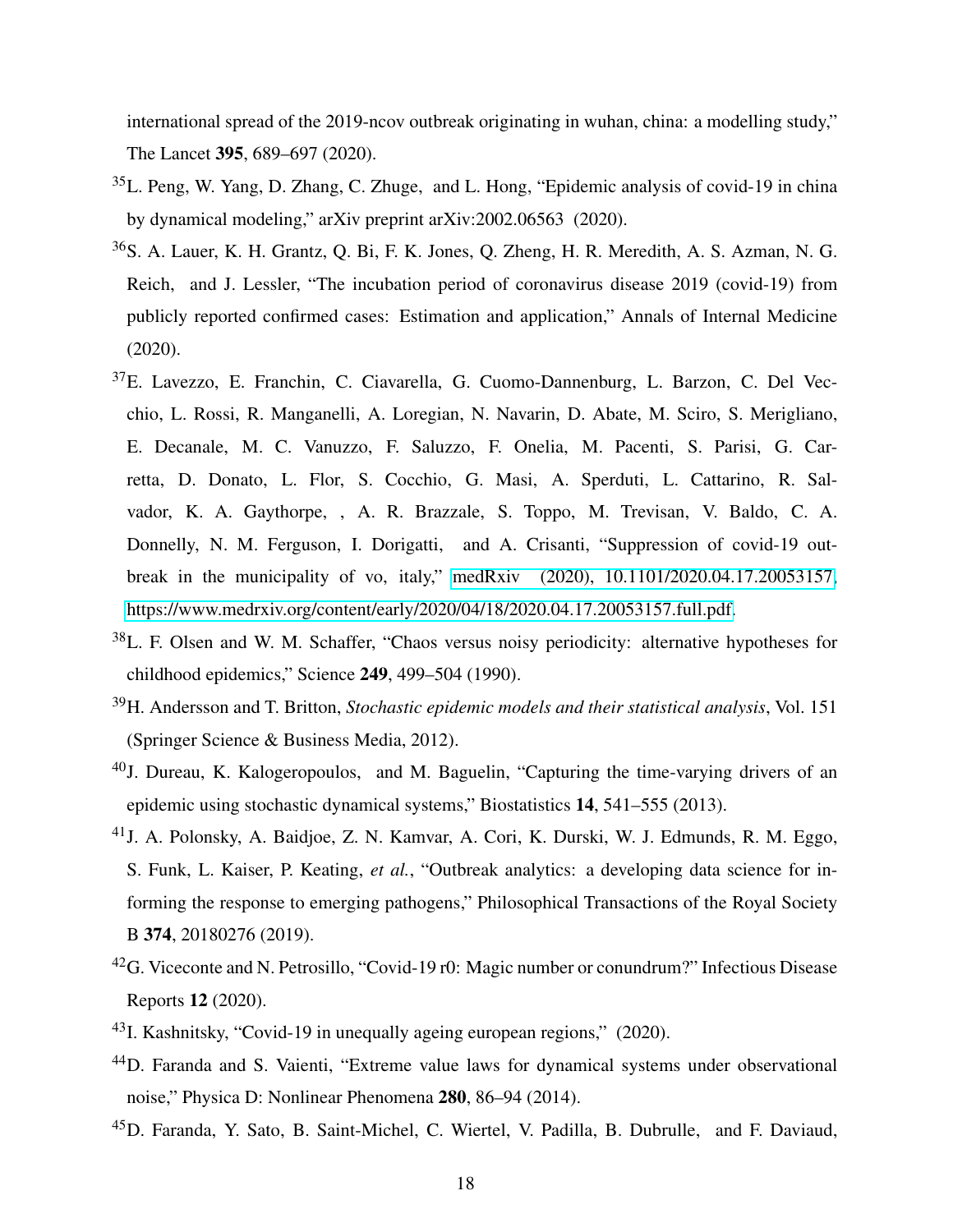"Stochastic chaos in a turbulent swirling flow," Physical review letters 119, 014502 (2017).

- <span id="page-18-0"></span><sup>46</sup>A. Deslandes, V. Berti, Y. Tandjaoui-Lambotte, C. Alloui, E. Carbonnelle, J. Zahar, S. Brichler, and Y. Cohen, "Sars-cov-2 was already spreading in france in late december 2019," International Journal of Antimicrobial Agents , 106006 (2020).
- <span id="page-18-1"></span> $^{47}$ G. Pullano, E. Valdano, N. Scarpa, S. Rubrichi, and V. Colizza, "Population mobility reductions during covid-19 epidemic in france under lockdown," .
- <span id="page-18-2"></span><sup>48</sup>H. Salje, C. T. Kiem, N. Lefrancq, N. Courtejoie, P. Bosetti, J. Paireau, A. Andronico, N. Hoze, J. Richet, C.-L. Dubost, *et al.*, "Estimating the burden of sars-cov-2 in france," Science (2020).
- <span id="page-18-3"></span><sup>49</sup>H. Salje, C. Tran Kiem, N. Lefrancq, N. Courtejoie, P. Bosetti, J. Paireau, A. Andronico, N. Hozé, J. Richet, C.-L. Dubost, Y. Le Strat, J. Lessler, D. Levy-Bruhl, A. Fontanet, L. Opatowski, P.-Y. Boelle, and S. Cauchemez, "Estimating the burden of sars-cov-2 in france," [Science \(2020\), 10.1126/science.abc3517,](http://dx.doi.org/10.1126/science.abc3517) [https://science.sciencemag.org/content/early/2020/05/12/science.abc3517.full.pdf.](http://arxiv.org/abs/https://science.sciencemag.org/content/early/2020/05/12/science.abc3517.full.pdf)
- <span id="page-18-4"></span><sup>50</sup>M. Maleki, M. R. Mahmoudi, D. Wraith, and K.-H. Pho, "Time series modelling to forecast the confirmed and recovered cases of covid-19," Travel Medicine and Infectious Disease , 101742 (2020).
- <span id="page-18-5"></span><sup>51</sup>"Coronavirus milano, la 41enne con la febbre il 22 dicembre: «ora hanno trovato gli anticorpi al covid»," [Corriere della Sera \(2020\).](https://milano.corriere.it/notizie/cronaca/20_aprile_30/coronavirus-milano-donna-febbre-22-dicembre-polmonite-atipica-primo-caso-ora-hanno-trovato-anticorpi-covid-373f1624-8a56-11ea-94d3-9879860c12b6.shtml)
- <span id="page-18-6"></span><sup>52</sup>S. Flaxman, S. Mishra, A. Gandy, H. Unwin, H. Coupland, T. Mellan, H. Zhu, T. Berah, J. Eaton, P. Perez Guzman, *et al.*, "Report 13: Estimating the number osars-cov-2figf infections and the impact of non-pharmaceutical interventions on covid-19 in 11 european countries," (2020).
- <span id="page-18-7"></span><sup>53</sup>G. De Natale, V. Ricciardi, G. De Luca, D. De Natale, G. Di Meglio, A. Ferragamo, V. Marchitelli, A. Piccolo, A. Scala, R. Somma, E. Spina, and C. Troise, "The covid-19 infection in italy: a statistical study of an abnormally severe disease," [medRxiv \(2020\), 10.1101/2020.03.28.20046243,](http://dx.doi.org/10.1101/2020.03.28.20046243) [https://www.medrxiv.org/content/early/2020/04/10/2020.03.28.20046243.full.pdf.](http://arxiv.org/abs/https://www.medrxiv.org/content/early/2020/04/10/2020.03.28.20046243.full.pdf)
- <span id="page-18-8"></span><sup>54</sup>Q.-X. Long, B.-Z. Liu, H.-J. Deng, G.-C. Wu, K. Deng, Y.-K. Chen, P. Liao, J.-F. Qiu, Y. Lin, X.-F. Cai, *et al.*, "Antibody responses to sars-cov-2 in patients with covid-19," Nature Medicine , 1–4 (2020).
- <span id="page-18-9"></span><sup>55</sup>Y. Liu, R. M. Eggo, and A. J. Kucharski, "Secondary attack rate and superspreading events for sars-cov-2," The Lancet 395, e47 (2020).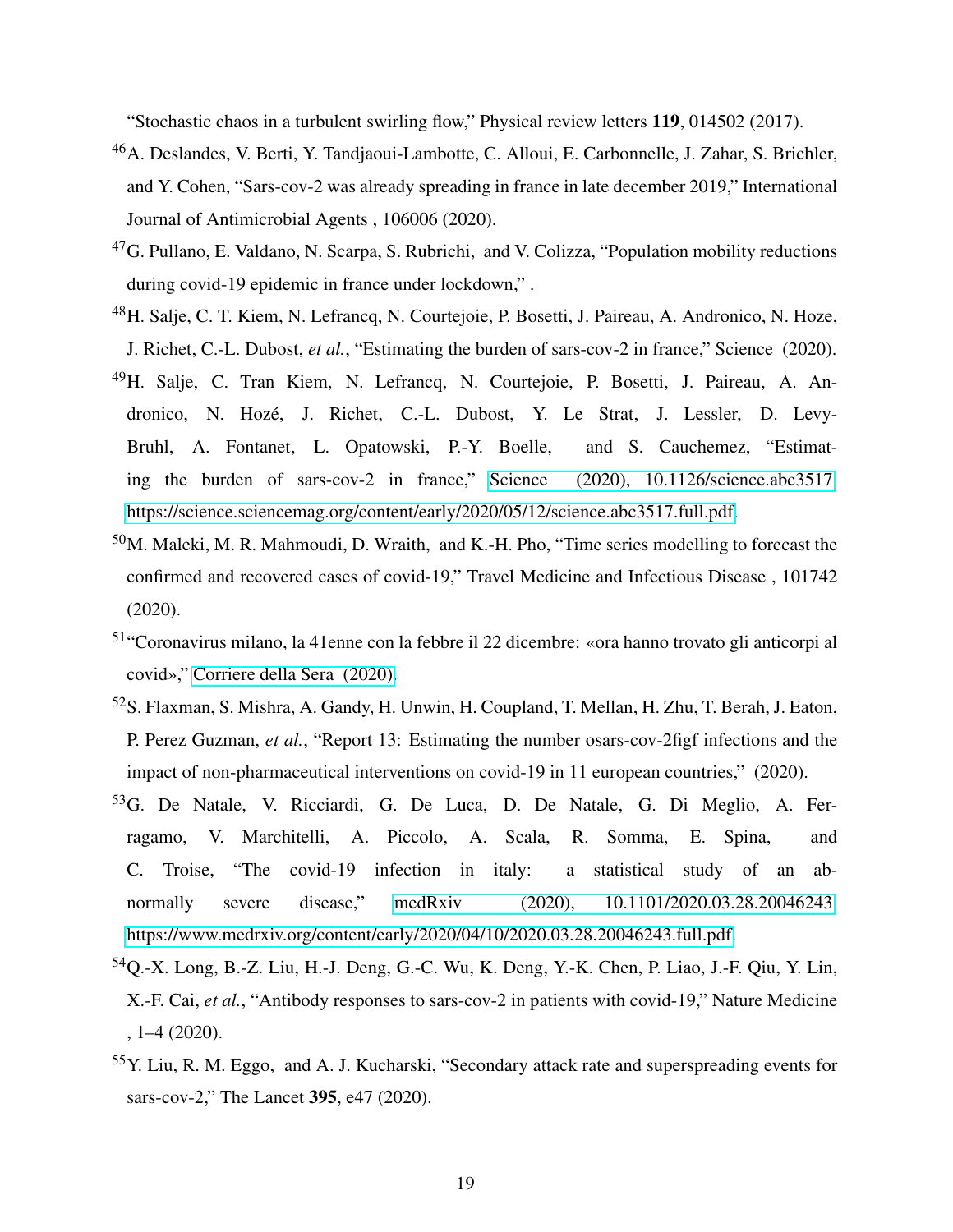

<span id="page-19-0"></span>FIG. 1. Susceptible-Exposed-Infected-Recovered (SEIR) model of COVID-19 for France (Eqs [5-8\)](#page-5-0) with  $\lambda = 1./S(0), \alpha = 0.27, \gamma = 0.37.$  Initial conditions are set to  $I(1) = 1, S(1) = 6.7 \cdot 10^7, E(1) = R(1) = 0.$  $t = 1$  corresponds to Dec 27, 2019. Confinement is introduced at  $t = 78$  (Mar 17, 2020). a) Time evolution for the basic reproduction number  $R_0$ , b) Time evolution for the cumulative number of infections  $C(t)$ , c) Time evolution for the daily infected individuals *I*(*t*). Solid line shows the average for 30 realisation of the SEIR stochatic models, shading extends to 3 standard deviations of the mean.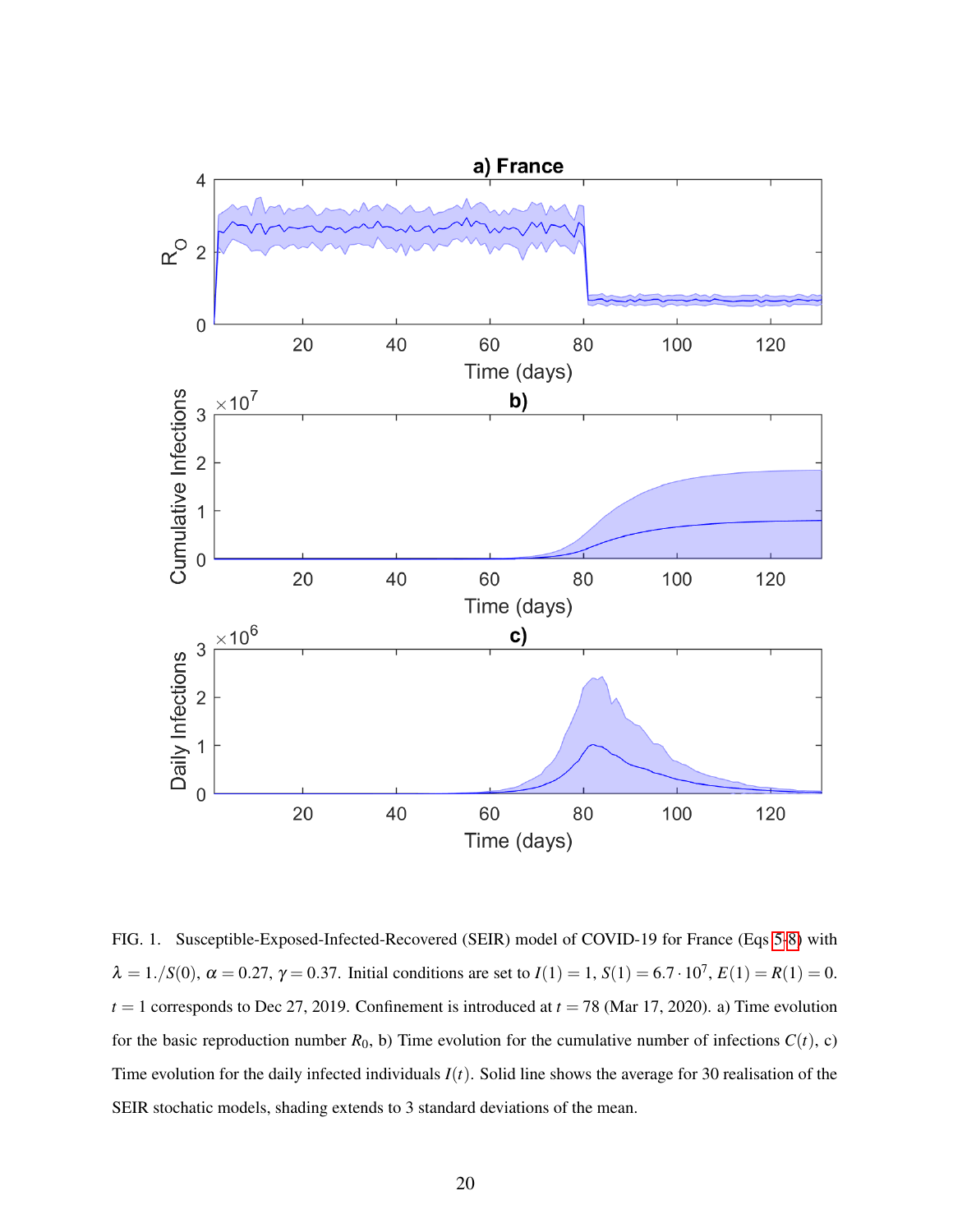

<span id="page-20-0"></span>FIG. 2. Susceptible-Exposed-Infected-Recovered (SEIR) model of COVID-19 for Italy (Eqs [5-8\)](#page-5-0) with  $\lambda = 1./S(0), \alpha = 0.27, \gamma = 0.37.$  Initial conditions are set to  $I(1) = 1, S(1) = 6.0 \cdot 10^7, E(1) = R(1) = 0.$  $t = 1$  corresponds to Dec 22, 2019. First confinement measures are introduced at  $t = 78$  (Mar 9, 2020) and enforced at  $t = 89$  (Mar 22, 2020). a) Time evolution for the basic reproduction number  $R_0$ , b) Time evolution for the cumulative number of infections  $C(t)$ , c) Time evolution for the daily infected individuals *I*(*t*). Solid line shows the average for 30 realisation of the SEIR stochatic models, shading extends to 3 standard deviations of the mean.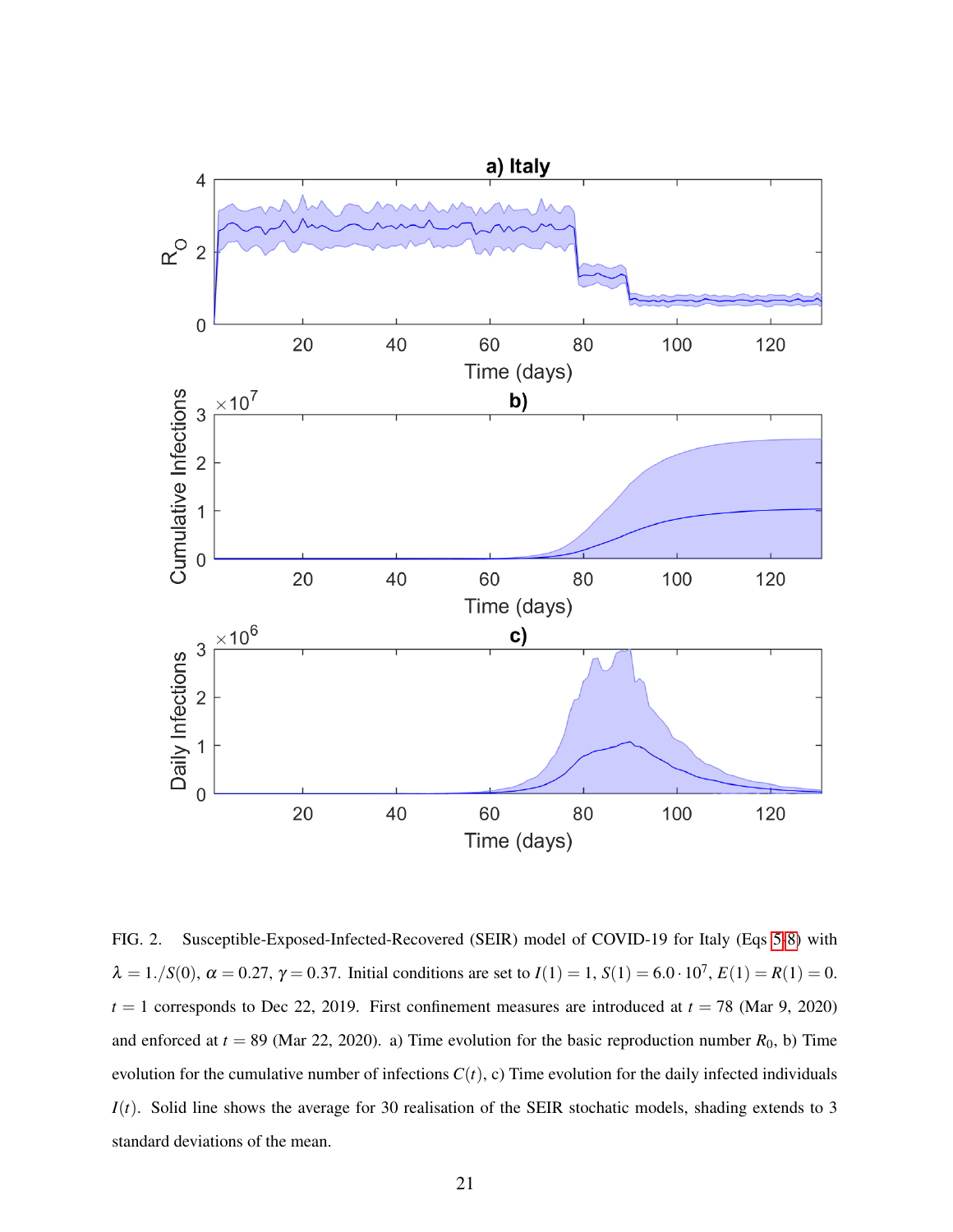

<span id="page-21-0"></span>FIG. 3. Susceptible-Exposed-Infected-Recovered (SEIR) model of COVID-19 for the second wave in France. Initial conditions are set as in Figure [1.](#page-19-0) After the confinement is released  $(t = 136, May 11, 2020)$ three scenarios are modelled: back to normality (red), semi-lockdown(green), lockdown (blue). a) Time evolution for the basic reproduction number *R*0, b) Time evolution for the cumulative number of infections  $C(t)$ , c) Time evolution for the daily infected individuals  $I(t)$ . Solid line shows the average for 30 realisation of the SEIR stochatic models, shading extends to 3 standard deviations of the mean.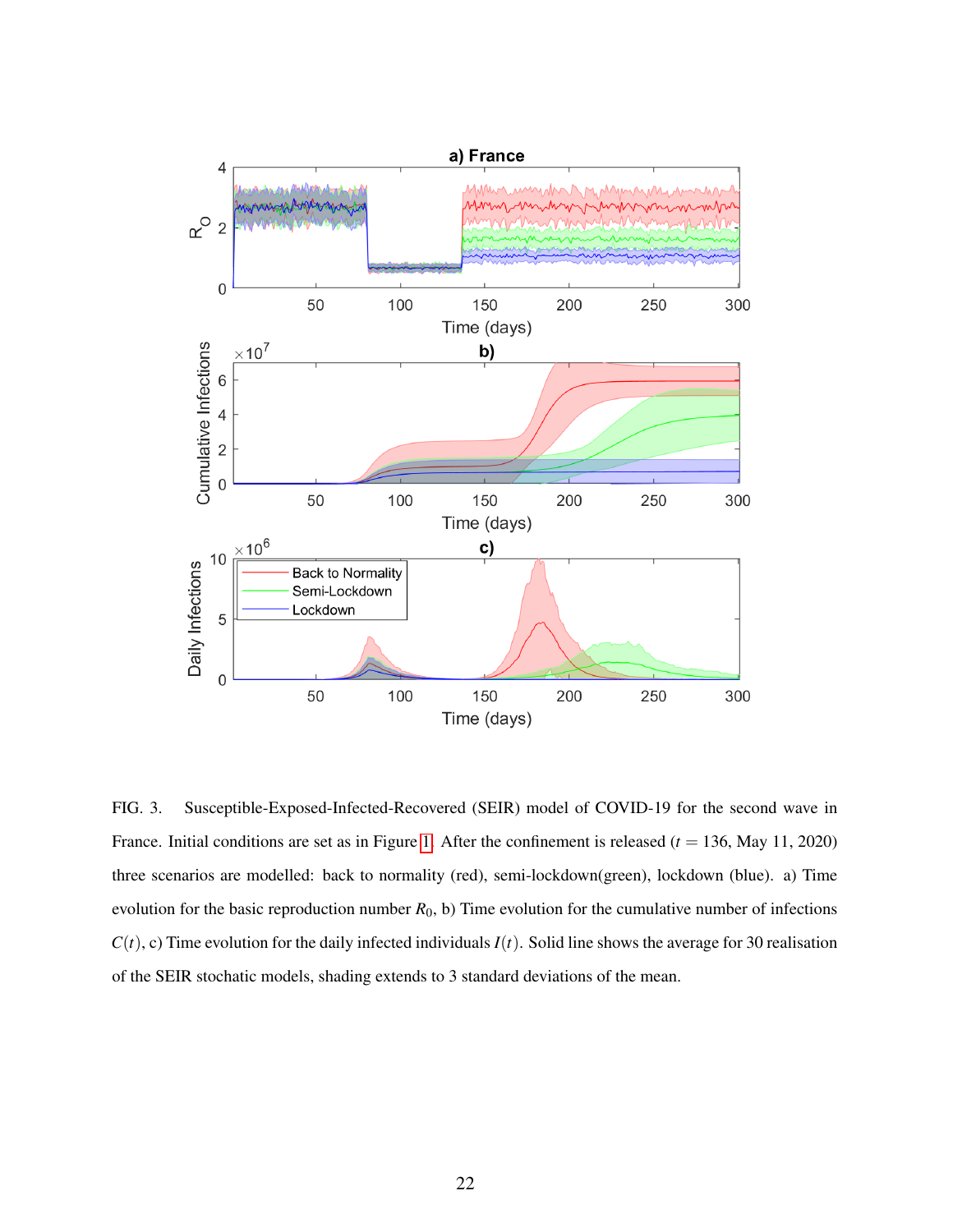

<span id="page-22-0"></span>FIG. 4. Susceptible-Exposed-Infected-Recovered (SEIR) model of COVID-19 for the second wave in Italy. Initial conditions are set as in Figure [2.](#page-20-0) After the confinement is released  $(t = 131,$  May 4, 2020 and  $t = 146$ , May 18, 2020) three scenarios are modelled: back to normality (red), semi-lockdown (green), lockdown (blue). a) Time evolution for the basic reproduction number  $R_0$ , b) Time evolution for the cumulative number of infections  $C(t)$ , c) Time evolution for the daily infected individuals  $I(t)$ . Solid line shows the average for 30 realisations of the SEIR stochatic models, shading extends to 3 standard deviations of the mean.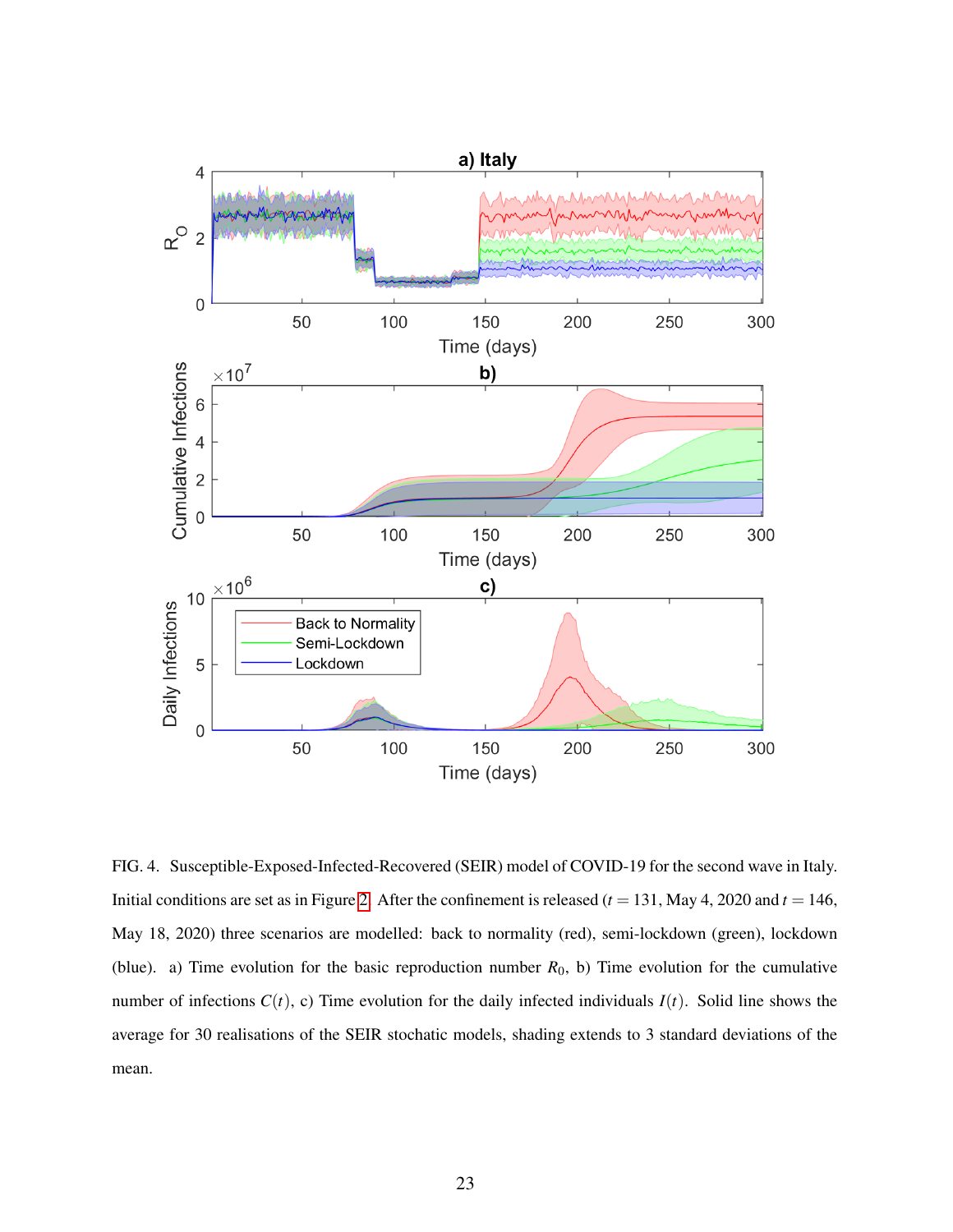

<span id="page-23-0"></span>FIG. 5. Phase diagram for the Susceptible-Exposed-Infected-Recovered (SEIR) model of COVID-19 for the second wave in France. Initial conditions are set as in Figure [1.](#page-19-0) After the confinement is released  $(t = 136,$ May 11, 2020) all possible  $R_0$  modelled. a) Average of daily infected individuals  $I(t)$ . b) Standard deviation of daily infected individuals. Diagrams are obtained using 30 realisations of the SEIR models.